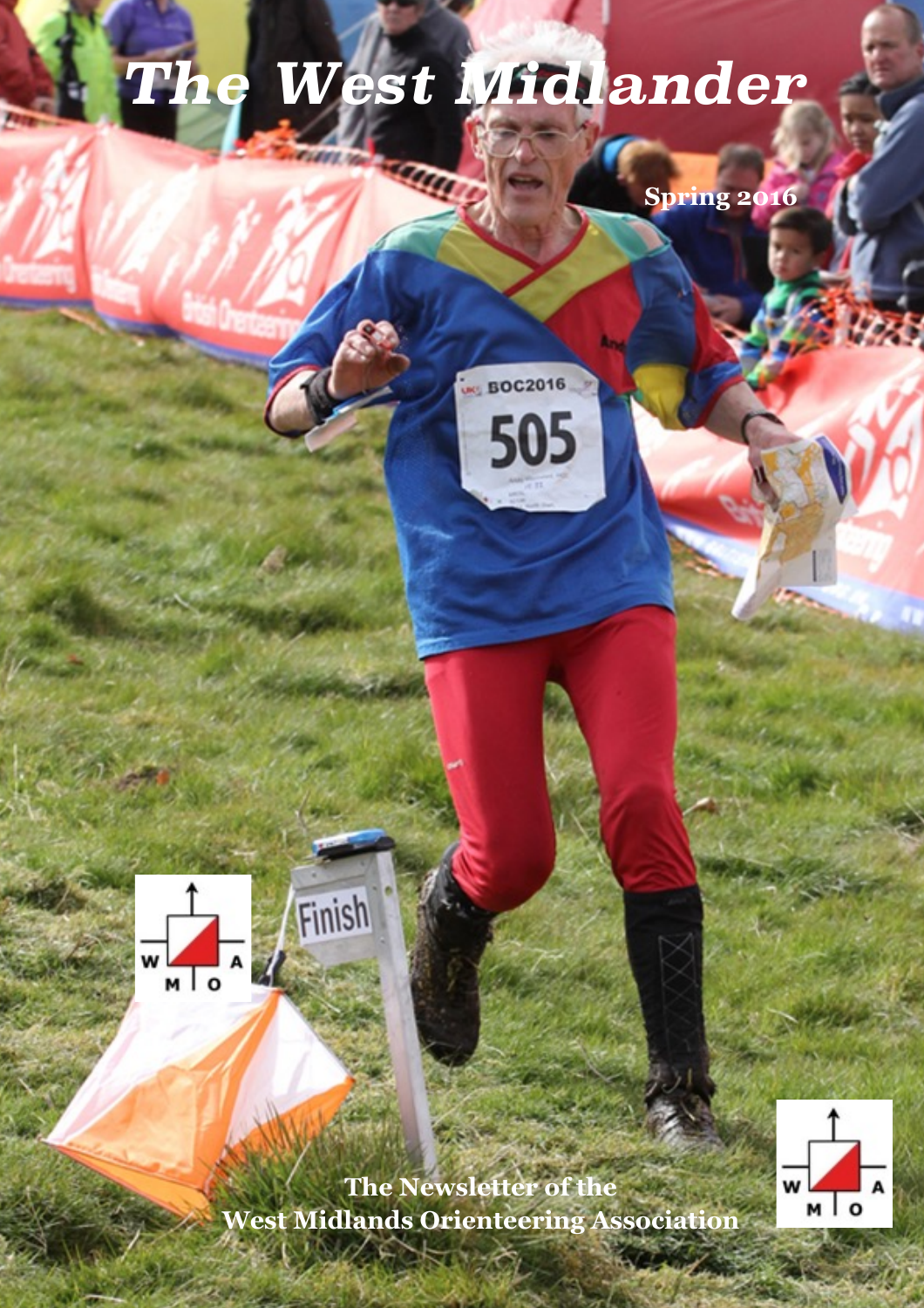## **Association Officials**

| Chairman                    | Ray Collins (WCH)       | chair@wmoa.org.uk       |
|-----------------------------|-------------------------|-------------------------|
| Vice-Chairman               | Richard Lewis (WRE)     | vicechair@wmoa.org.uk   |
| Secretary                   | Delia Kingsbury (WRE)   | secretary@wmoa.org.uk   |
| Treasurer                   | Barry McGowan (HOC)     | treasurer@wmoa.org.uk   |
| Fixtures Secretary/Rep.     | Allan Williams (WCH)    | fixtures@wmoa.org.uk    |
| Newsletter Editor           | Rod Postlethwaite (WRE) | newsletter@wmoa.org.uk  |
| Coaching Rep.               | <vacant></vacant>       | coaching@wmoa.org.uk    |
| <b>Colour Badge Awards</b>  | Hilary Simpson (OD)     | colourbadges@wmoa.org.u |
| Controllers' Co-ordinator   | Henry Morgan (POTOC)    | controlling@wmoa.org.uk |
| Data Privacy Officer        | <vacant></vacant>       | dataprivacy@wmoa.org.uk |
| E-mail Tree Co-ordinator    | <vacant></vacant>       | emailnews@wmoa.org.uk   |
| Junior Squad Co-ordinator   | wmjsquad@gmail.com      | juniorsquad@wmoa.org.uk |
| League Results Co-ordinator | Lesley Ross (OD)        | league@wmoa.org.uk      |
| Webmaster                   | Andrew Johnson (HOC)    | webmaster@wmoa.org.uk   |

## **Club Representatives**

| <b>British Orienteering</b> | John Woodall           | britorep@wmoa.org.uk    |
|-----------------------------|------------------------|-------------------------|
| COBOC                       | <b>Barry McGowan</b>   | cobocrep@wmoa.org.uk    |
| <b>HOC</b>                  | <b>Barry McGowan</b>   | hocrep@wmoa.org.uk      |
| OD                          | <b>Barry Elkington</b> | odrep@wmoa.org.uk       |
| <b>POTOC</b>                | Brenda Morgan          | potocrep@wmoa.org.uk    |
| WCH (rotating)              | <b>Ray Collins</b>     | wchrep@wmoa.org.uk      |
| <b>WRE</b>                  | <b>Graham Hardy</b>    | wrerep@wmoa.org.uk      |
| <b>WYEVENT</b>              | Kyla Da Cunha          | wyeventuresrep@wmoa.org |
| All Committee/Officials     |                        | committee@wmoa.org.uk   |

#### Website: <http://www.wmoa.org.uk>

*Cover Photo: Andy Hemsted finishing BOC 2016 at Brown Clee where he retained his M65 title.* 

*Photo by Rob Lines (SO)*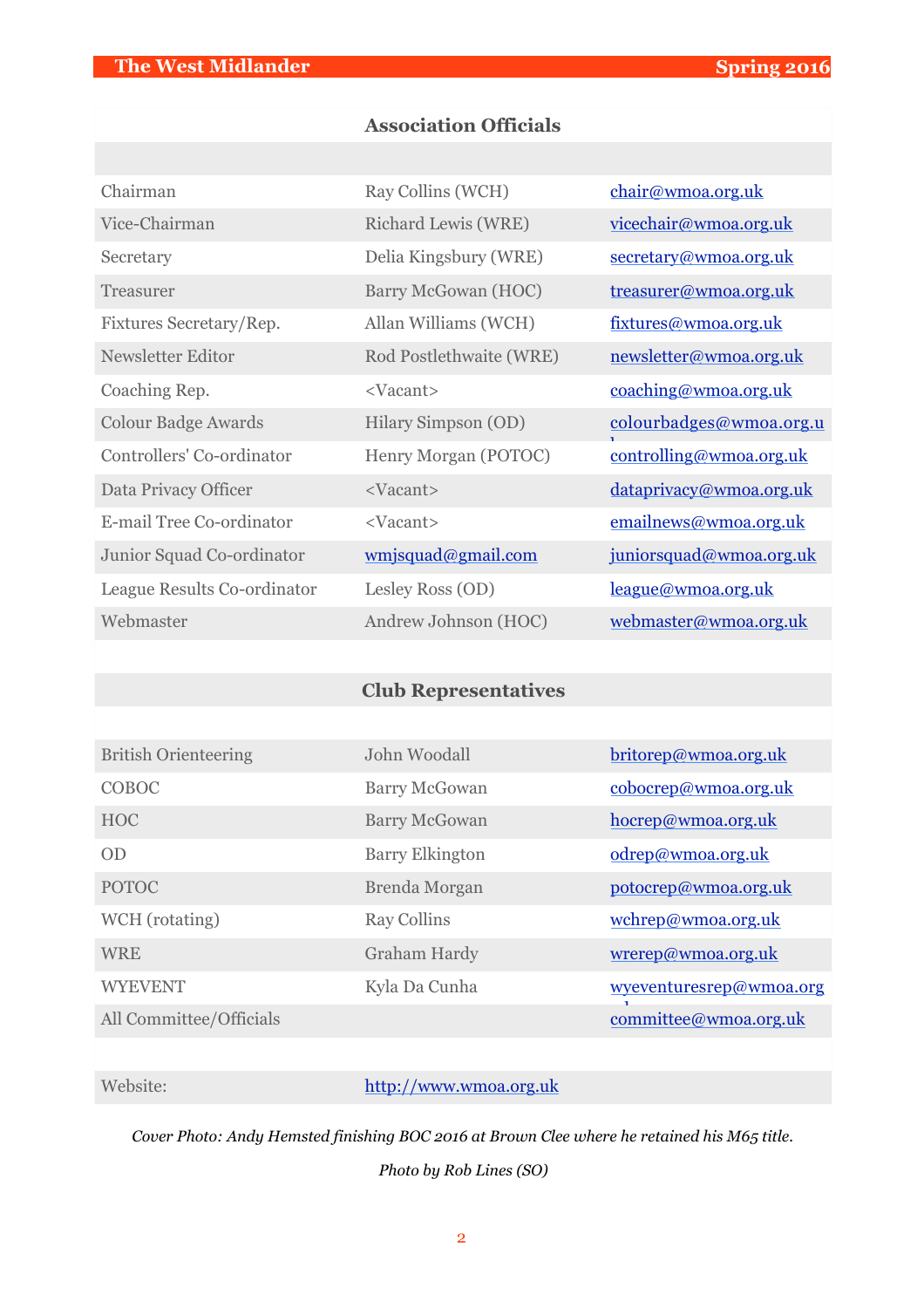#### **Editorial**

Firstly, I must apologise for the late arrival of this newsletter. I have been heavily involved with mapping projects on Brown Clee and Whitchurch which have taken a little more time than expected and, obviously, had to take priority. I have also had to write a considerable amount of the text so it would be a help to receive some more articles please!

The British Orienteering Championship Weekend is now over and I would like to thank everyone involved in the organisation for two great events.

The region is due to hold the JK in 2018 and the idea of staging it in North Wales has been investigated but has proved to be too much of a challenge, especially on the permissions front and also finding a suitable area for the Sprint event. It has, therefore, been decided to hold it in the Stafford/ Cannock area (see the minutes of the last WMOA meeting on page 5 for further information). 2018 may seem a long way off but it will come round very quickly.

The main championship season is now over but there are many events to look forward to in the Summer. For those not going to exotic events abroad, POTOC are holding their Summer Park series, OD and WRE are holding weekly Summer Evening Events and HOC are holding some Saturday events. There is also Croeso in South Wales and the old favourite in North Yorkshire, the White Rose. Plenty to look forward to.

Unfortunately, this year's West Midlands Relays have had to be postponed due to waterlogged car parking fields. It is hoped that they will be now be held in the Autumn. Watch the Chasers website for further details.

Happy Orienteering

#### **Rod**

Copy date for the next issue: 4 July 2016

#### **Inside this Issue**

- **2** Association Officials
- **3** Editorial
- **4** Chairman's Report
- **5** Meeting Minutes
- **10** WYE Ventures Orienteering Club
- **12** Jenny Chambers
- **13** John Disley
- **14** CompassSport Cup/Trophy
- **15** BOC Weekend
- **17** West Midlands Schools Champs
- **18** Mapping Matters
- **20** West Midlands Urban League
- **21** West Midlands League
- **24** Fixtures

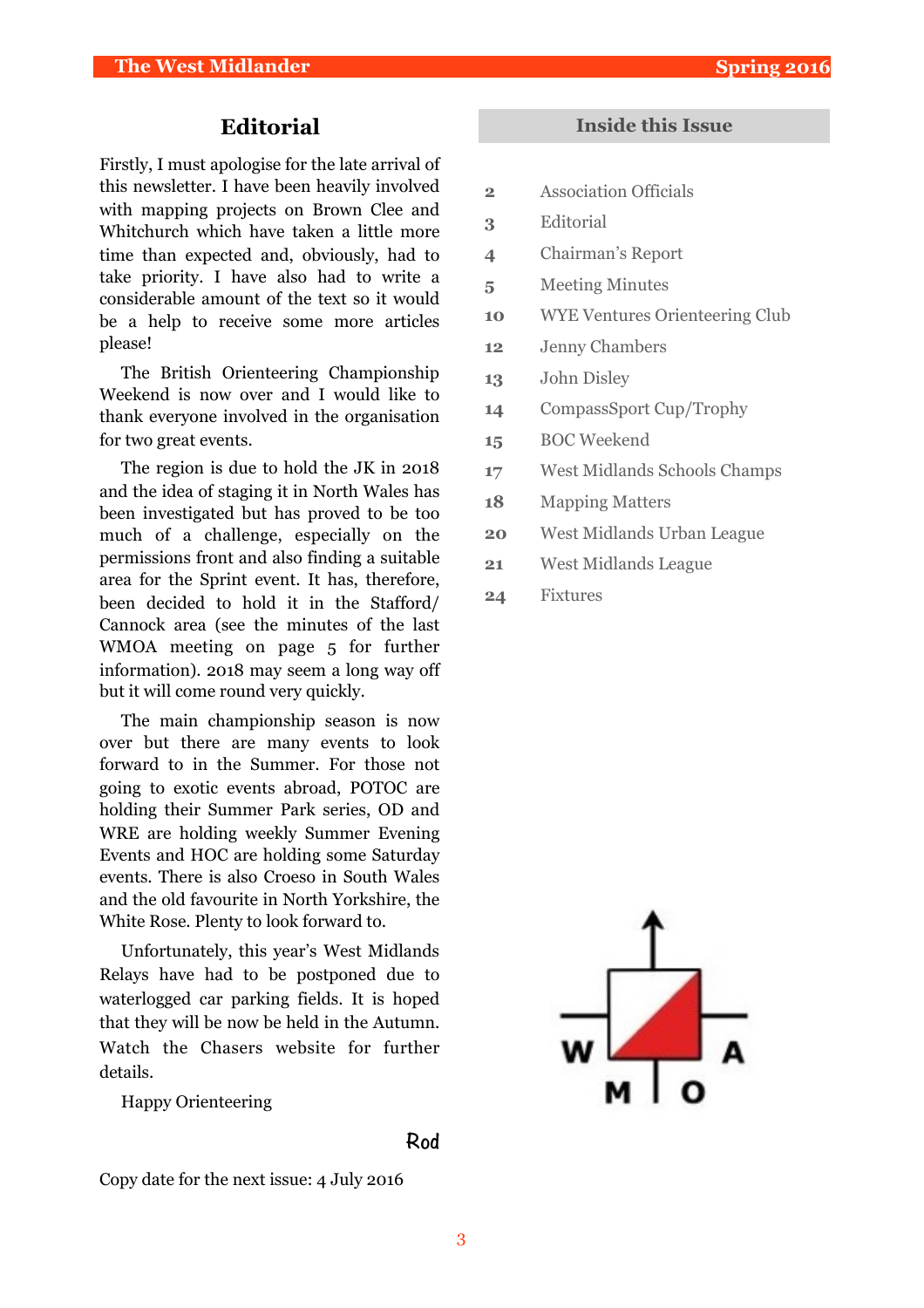#### WMOA Chairman's Corner 26 April 2016 Ray Collins



#### *Chairman Ray*

The season of **BIG** orienteering events moves forward relentlessly with the British Championships being held on the coming weekend (as I write this). HOC are putting on the Individual day and OD the Relays on Sunday allowing the rest of us West Midlanders to turn up and enjoy the event in the glorious warm and sunny weather that has not been predicted but I know will arrive on Saturday morning bang on cue. A big thank you to these two clubs for doing all the hard work this weekend. One of the individual planners, Clive Caffall, has a very serious eye problem at the moment and is/was unable to attend the event in person. I/we wish him a speedy recovery and thanks for your expertise in planning your courses.

The JK was much better than I was expecting it to be. I found Wass a strange and challenging area to navigate round while Kilnsey was fast and very runnable. Just before my run at Kilnsey I was in the Chasers tent and rain was pouring down. I delayed my departure to the start for as long as possible and luckily the rain slowed and stopped as I set off. Once or twice while I was competing it rained a little but as soon I was back in the tent the heavens opened and the hail stones fell turning the ground white. A few late runners came back into the tent in various states of disarray stating how awful it had been. I was not surprised that a good many late runners retired and came back to the arena. There were stories about hail shredded maps and 'bullets' hitting heads. A good day to have an early run!

Talking of the JK it is the West Midlands' turn in 2018. After looking at running the event in North Wales it has been decided to have it at home instead. Currently, with most permissions and car parks sorted, it will be a very localised event in and around Stafford and Rugeley. Put the date in your diary as your help will be needed at Easter 2018.

Don't forget that the postponed event at Mansty Wood has been rescheduled for Sunday 8 May.

The West Midland Relays are at Shoal Hill on Sunday 22 May.

See you in a forest somewhere,

Ray Collins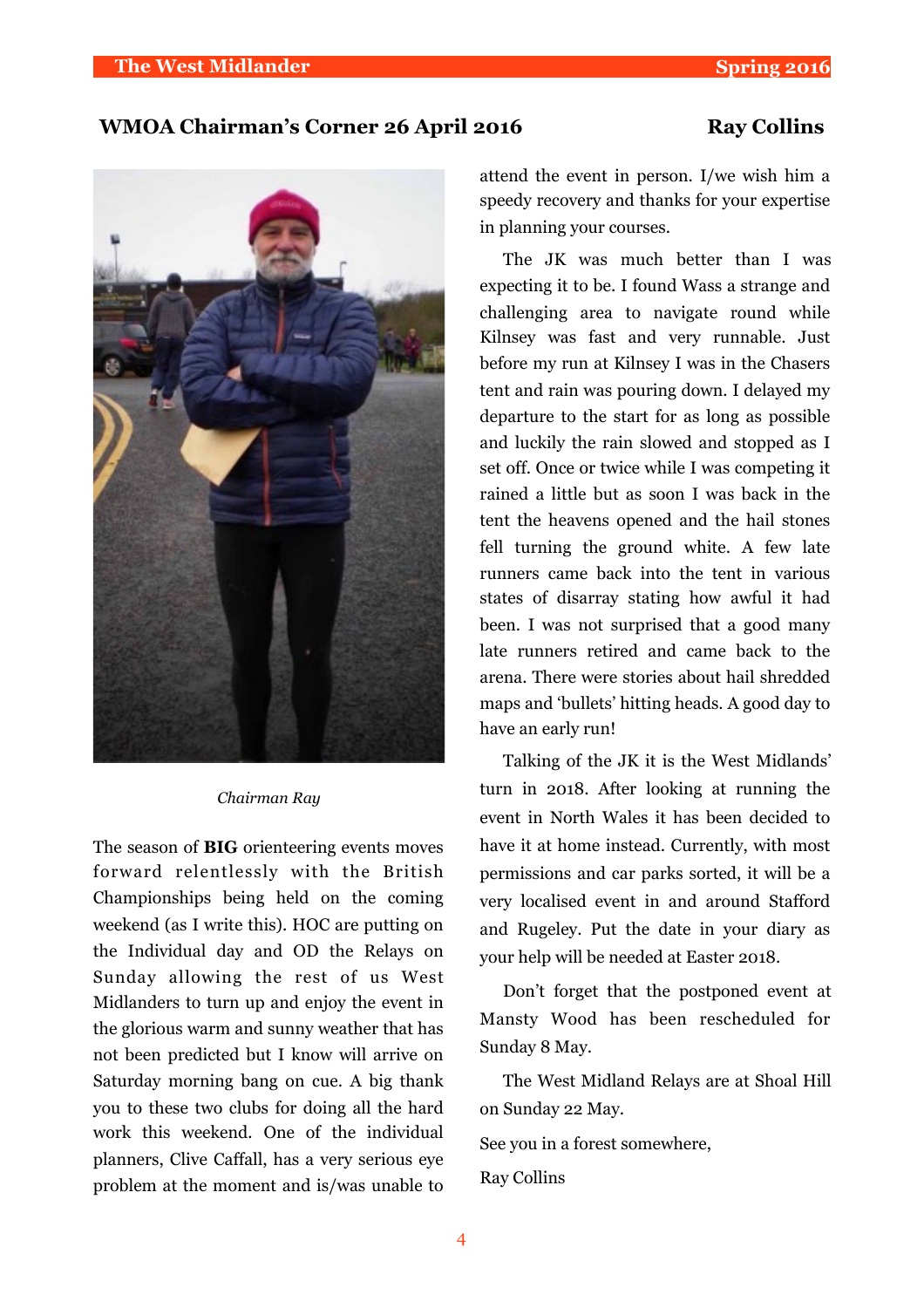#### **Minutes of WMOA meeting on 14 March 2016, Great Barr Hotel**

- 1. **Present:** R. Collins, K. Da Cunha, B. Elkington, G. Hardy, D. Kingsbury, H. Morgan, R. Lewis, R. Postlethwaite, M. White, J. Woodall, A. Yeates.
- 2. **Apologies:** M. Elkington, A. Johnson, B. McGowan, B. Morgan, K. Strain, A. Williams.
- 3. **Declarations of Interest:** None.
- 4. **Minutes:** There were several minor amendments and the minutes were accepted as a true record.
- 5. **Matters Arising:** Nothing that is not covered elsewhere on the agenda.
- 6. **Correspondence:** All relates to matters on the agenda.

#### **7. Chairman's Report:**

The Laurie Bradley Score event had been staged in Telford Town Park by WRE on New Years Day.

Congratulations to OD for winning this team event again. Can anyone beat them? A comment in jest suggested OD vs the best of the rest of WMOA would be an interesting contest!

The first round of the CSC had been hosted by WCH the previous weekend; OD had won the CSC heat and POTOC had triumphed in the CST. Wrekin had competed at the DEE event and finished second in a heat where just two points separated the three clubs competing for the CST.

Updates relating to the large events to be staged in the region, BOC2016 and JK2018, will be covered later in the meeting.

#### **8. Treasurer's Report:**

In the absence of B. McGowan D. Kingsbury read out a written report. "Note: levies are running below budget with the latest estimate for this year at £1100. The budget approved last year assumes a pseudo WMOA levy on the BOC/BRC of £1500, which is required to keep the WMOA solvent. The first closing date for BOC is still a fortnight away so we do not know how entries will come out. The BOC co-ordinator has not included any discount for helpers in the event budget. The final share-out of the one third share of the event profit/loss could be contentious. The co-ordinator has decided the events will be run in their entirety by HOC and OD respectively without the need for help from the other clubs. I feel a decision is best left until June meeting when final figures will be available."

BOC2016 finance was discussed. It was established that WRE, POTOC and WCH were not expecting to take any share of profits/losses. Should assistance be requested by HOC or OD, those clubs would resolve profit distribution from their share - this had been discussed with E. Brown. Thus, after the BOF share, a three way split of the profits/losses is expected. It was noted that B. McGowan had budgeted for £1500 from this event. M. White stated this would be an issue if the surplus was low, leaving the organising clubs with nothing. HOC and OD were happy with the proposal from B. McGowan to discuss this in June when a provisional balance sheet would be available.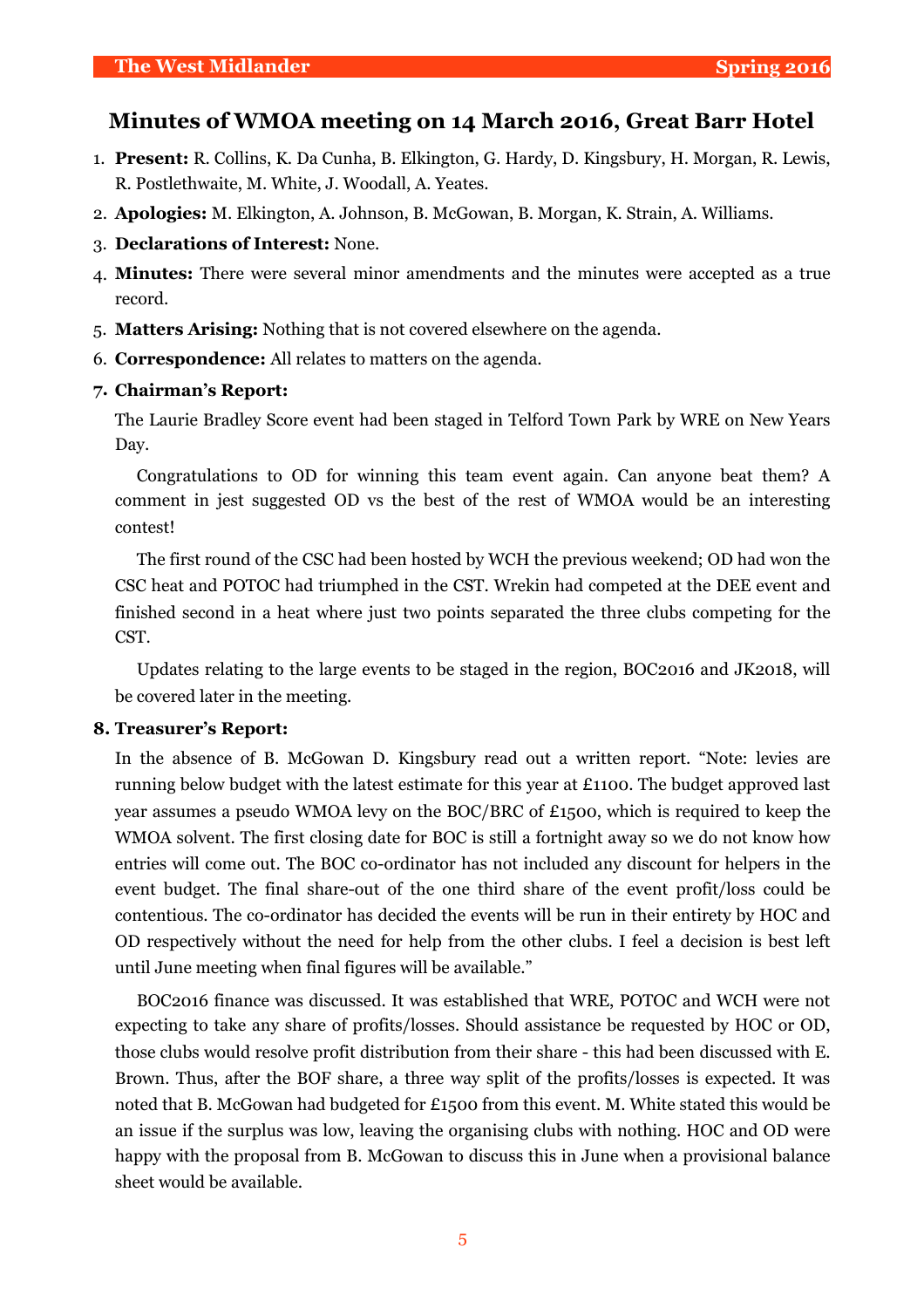#### **9. Fixtures Report:**

D. Kingsbury read out comments provided by A. Williams:

WMOA fixtures are in hand and there is a meeting with club fixtures secretaries on 22 March. He had attended an Events Scheduling Group meeting on 12 March and there had been a request for feedback from the clubs about a proposal to permanently change the Saturday of the JK from a Long Race to Middle Distance for all competitors. A response is needed by May. Those present showed their preferences with 3 in favour, 3 against and 3 having no view!

**ACTION:** Clubs to discuss this proposal and feedback their views via A. Williams by the end of April.

#### **BOC 2016 Update:**

An update provided from E. Brown was read out to the meeting. All the preparations were on track and the entry profile to date was in line with that for BOC 2015.

#### **JK2018:**

A. Yeates reported on a recent meeting with himself, R. Collins, S. Pygott and R. Dredge. In addition there had been discussions with M. Hamilton about enabling a 2018 JK in WMOA. There were two main points for WMOA to consider: BOF Partnership Agreements and Permissions.

#### **Partnership:**

The current Major Events agreement would not be offered from 2017. This follows feedback from BOF auditors. The two options are:

- a) Super levy. WMOA bears all the responsibility for the event with 3 times the standard levy per competitor going to BOF. All of S. Pygott's time would be chargeable at £130 per day excluding travel and subsistence.
- b) A Partnership option was described whereby BOF would take some of the risk. It was believed that this would still be better than the super levy option. Note: BOF needs to generate an income of £3.38 per participant run that will generate an income of approximately £26,000 (the super levy option would generate £31,000 based on same numbers). 10 days of S. Pygott's time would be included with additional time chargeable at £130 per day excluding travel and subsistence. S. Pygott commences maternity leave in April 2016.

The Region and its clubs need to see the alternative proposals/agreements in detail for consideration.

In correspondence prior to this WMOA meeting B. McGowan had expressed serious concern about the region taking on all, or part, of the financial liability for JK2108. Expenditure for JK2015 was £122,000 and cash flow will be a problem. J. Woodall advised WMOA to ensure this was properly anticipated and for financial plans to be in place in advance. In other regions the clubs had made money available. G. Hardy pointed out that this model effectively requires the clubs to finance the risks. Also, no assumptions could be made about the sum that each club might make available. In this scenario the profit share agreements would need to reflect the level of risk that clubs exposed themselves to. Event cancellation is a concern and the cost of Event Insurance to cover this needs to be investigated.

It was agreed by those present that WMOA would need to accept a £10,000 interest free loan that has been offered by BOF to ease cash flow for the event, regardless of which event agreement with BOF was selected.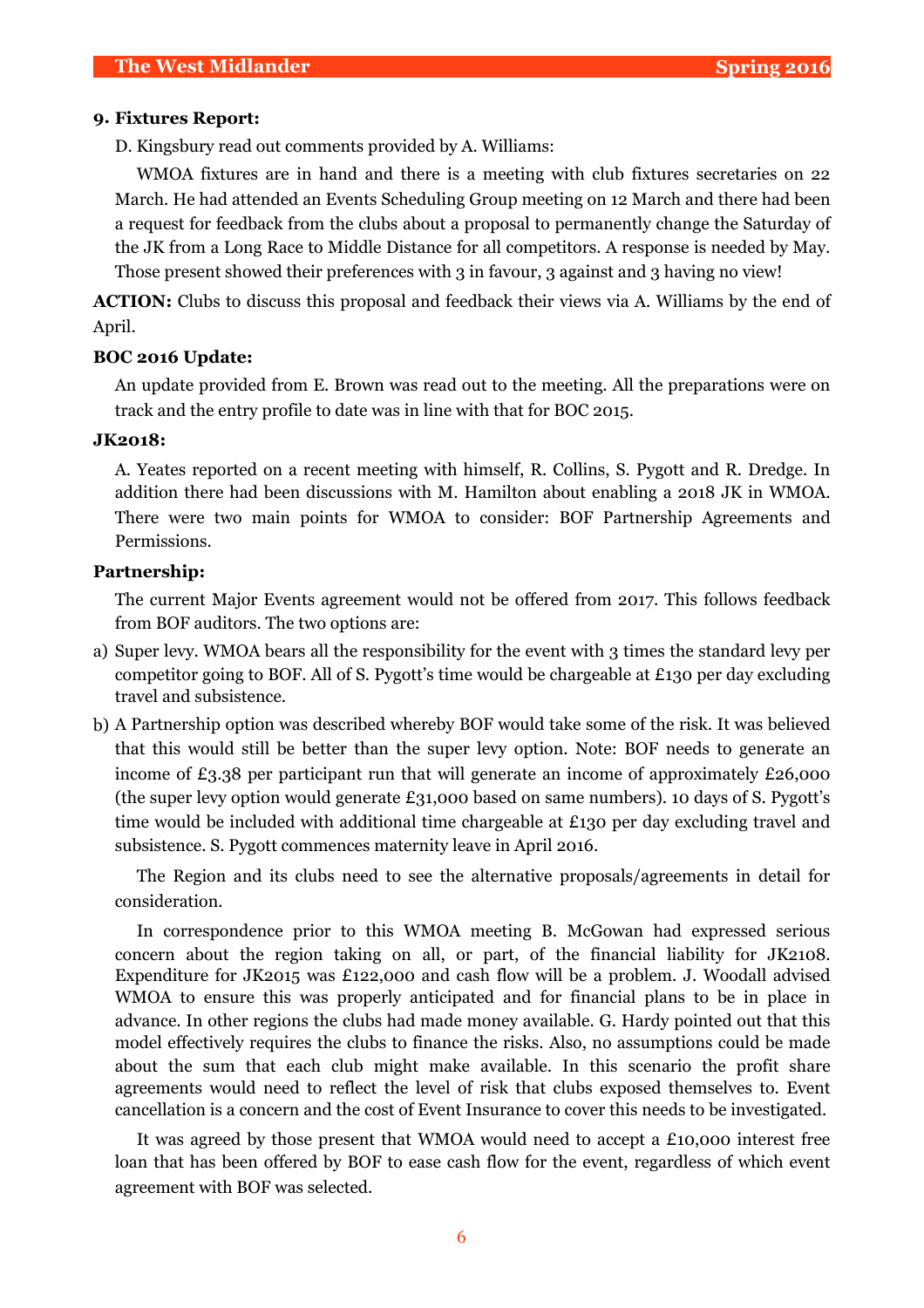**ACTION:** R. Dredge to be asked for a breakdown of potential losses for event cancellation scenarios 12, 6 and 3 months out, and at entries closing date, to provide an expenditure risk profile.

**ACTION:** A. Yeates, R. Collins B. McGowan: To draft a position paper to circulate to the clubs by 30 April, outlining the types of agreement in detail and proposed financing models, illustrated with cash flow and levels of risk. This is for detailed discussion at the June WMOA meeting.

#### **Permissions:**

Despite a lot of effort by S. Pygott there are still no firm permissions in place and no Sprint area had been identified. The local clubs had been unable to assist as the areas had not been used for some time. It is believed that the event needs to come back to WMOA and a proposal was put forward to use MOD Stafford for the Sprint, Brereton Spurs for the Middle Distance and the Long and Relay at Beaudesert. Permission has been given for Beaudesert which would make a good hub with parking, facilities for the AGM and Event Centre with toilets etc. already in place. Those present concurred that given the problems that distance was already providing, it was now more appropriate to pursue the local option.

#### **Increasing the number of WM League events:**

G. Hardy reported that WRE would like to see the number of scoring events for individuals in the WML increased and for there to be more league events to support this, 15 or so was suggested. Discussions considered whether an increase was needed, what the increase might be, whether enough events could be organised and whether too many events would devalue the League. Also, the software that calculates the league points is difficult to use and amend, this needs to be considered before making any radical changes. B. Elkington reported that OD had been moving some of their Level D events to Sundays to increase availability of weekend events. Others were not keen on any events less than Level C being used for the League.

**ACTION:** This proposal to be taken up by the WMOA fixtures committee for detailed review and discussion with the club fixtures reps.

#### **Regional Trophies:**

It could not be demonstrated that the Relay trophies were in need of repair. Sue Williams to be asked to check their condition when they are returned for this year's Relays.

#### **WYE:**

K. da Cunha reported that WYE Ventures had not been able to use WYE areas despite the latter club collapsing several years ago. WYE still exists but there do not appear to be any active members. Their assets are believed to be held in trust, with C. James, T. Foxton and R. Archer being the trustees.

WYE Ventures is running White to Orange courses and need suitable areas a couple of years to develop further. K. da Cunha asked how WYE Ventures might stage a Level C event and was advised to seek a mentor to oversee organisation and event safety. A Controller would also be required. The club would appreciate advice and direction to help them develop.

**ACTIONS:** R. Collins to approach C. James to determine the current status of WYE and enquire as to whether WYE Ventures could move into the area and take the club name.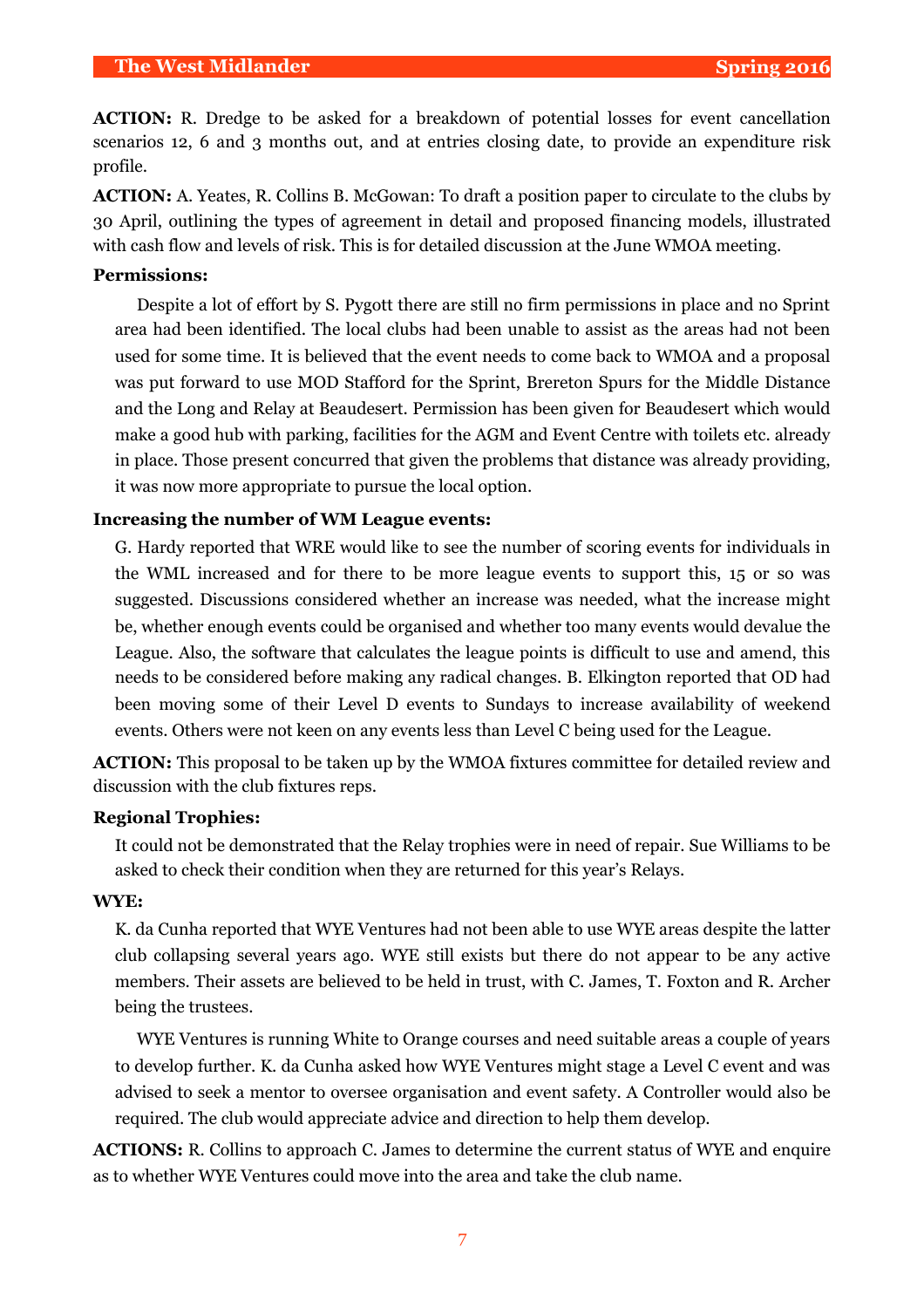#### 10. **West Midlander:**

Articles for the next edition were requested by 14 April.

Information that might form a Handbook was thought to be generally available elsewhere, therefore spending time compiling a new Handbook was unnecessary. We need to consider the website structure and give A. Johnson a steer so that information is stored in a more logical place on the site.

11. **WMOA Website:** [The update below was not available for the meeting and is included for interest]

Activity on the site remains fairly constant with 750-800 hits per month.

Minor changes have been made to the tags and page titles and initial work has commenced on Rules.

Handbook data has been received and will be incorporated in due course.

**WMOA Twitter**: (@westmidsOA) The account now has 26 followers up 11 from the last report.

The account provides regular updates on forthcoming League events and Regional updates.

#### **12. Development:**

In January 17 people had attended a **Level C Organiser's Course** and 14 were at the **Event Safety Course** that followed. Attendance records and evaluation certificates had been forwarded to BOF.

Part 1 (surveying) of a 2 part **Mapping Course** had been delivered by R. Postlethwaite for WRE. He had been approached by HOC/COBOC and WYE Ventures to run further courses. After June he is willing to run courses for other clubs, provided they organise the venue. Part 2 is cartography, for which Open Orienteering Mapper is to be taught as it is free, whereas OCAD requires licences to be purchased.

H. Morgan reported that **The British Schools Championships** has yet to be held. Events are at Sutton Park and Leicester this year so there should be a good attendance.

K. da Cunha fed-back about the **Junior Development** meeting, also attended by H. Morgan. Discussions had related to how to engage parents and teachers and focussed on what has/has not worked in the past rather than looking forward, whilst acknowledging that volunteer availability was key. K. da Cunha felt that attendees/organisers had not been receptive to the alternative approach to training being use by WYE Ventures, despite the club's methods being based on scientific research. She was advised to write an article for 'CompassSport' and the 'West Midlander' describing WYE Ventures approach and activities. No changes, nationally, are anticipated following this development meeting and the group will meet again in 12 months.

There seemed to be a lack of liaison between BOF about the Xplorer events and when and where they were being run. Some clubs seemed to find out about them accidentally.

It seems that now is a good time to engage with teachers as there seems to be funding available to support school clubs.

**Applying for and Accessing funding:** There is nothing to report as yet. R. Lewis stated that his daughter is happy to pursue this on our behalf. This was left with R. Lewis to follow up.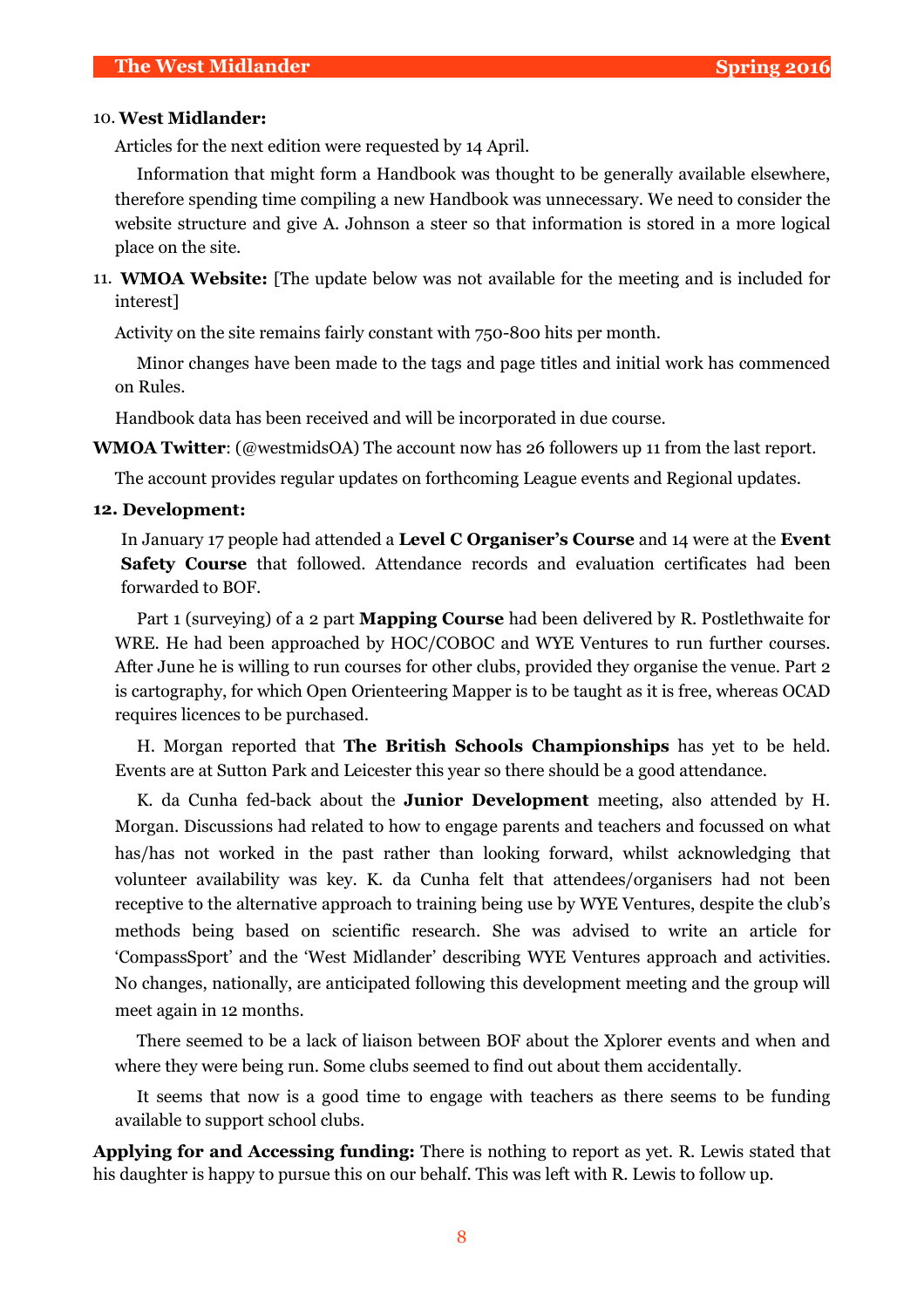#### **Events and Competitions Committee:**

C. James is very keen to receive feedback on his paper 'Something old, something new'. B. Elkington reported that OD were generally happy with event formats so had no feedback. Most orienteers are looking for events and are not too concerned about other club activities that may be less visible. Generally the issues for the sport are:

- Non-orienteers have little knowledge of the sport so there is a need for public education. To find new members, the best idea is to tap into large local events and aim at families with young children, but there is a need to show them what they will get from orienteering.
- Recent improvements are: map quality, 'e' and contactless punching, use of waterproof paper.
- The sport is reliant on a dwindling core. It is difficult to balance keeping current members happy with events vs using precious time for recruitment activities. M. White felt it was too much to expect parents with young children to train as officials.
- 13. **West Midlands Junior Squad:** December 2015 to March 2016 Mel Elkington & Kirsten Strain.

Several training session have taken place in the past few months. In January 13 members of the Squad trained with the Welsh Junior Squad on Brereton Spurs for the day. The day was planned by Mark Saunders and the controls were put out by Kirsten. The parents supported the training and helped with the coaching. Then on the 30 January 2016 12 of the squad took the opportunity to train on Crich Chase with the East Midlands Squad, again a good session with parents supporting Kirsten.

A week later saw 15 of the Squad head to the Forest Of Dean to do some training with OD. The weather was atrocious but they all had a good time and competed at the BOK Trot on the Sunday, hopefully honing the skills they had learnt on the Saturday.

Kirsten is taking her UK Level 2 Coaching Course in March to help her with her coaching of the Squad.

Fundraising is going well and is being organised by Tracy Craig.

WMJS are inviting neighbouring squads to participate in training sessions and vice versa.

A request had been received from K. Strain to support her attendance at the Level 2 Coaching Course organised by SOA. She has a grant of £200 from Sport Scotland. Her club, OD, are supporting some travelling costs and WMOA agreed to fund further travelling costs. It was proposed that the clubs be asked to consider making a  $\epsilon$ 30 donation to cover the remainder as increased coaching ability could benefit youngsters in all the clubs.

**ACTION:** D. Kingsbury to circulate this request to clubs.

#### **14. AOB:**

J. Woodhall reported that this was his last meeting as his term on the board of Directors will end at the AGM. He was thanked for his continued attendance and input at WMOA meetings.

K. da Cunha reported on WYE Ventures joining the Woodland Trust's Tree Charter to promote orienteering. The idea is for users of woodlands to say (and document) why trees and woods are important to them, to help the Woodland Trust in funding bids. There is a mutual interest here. She will send an article for the next 'West Midlander'.

**15. Next meeting:** 13 June.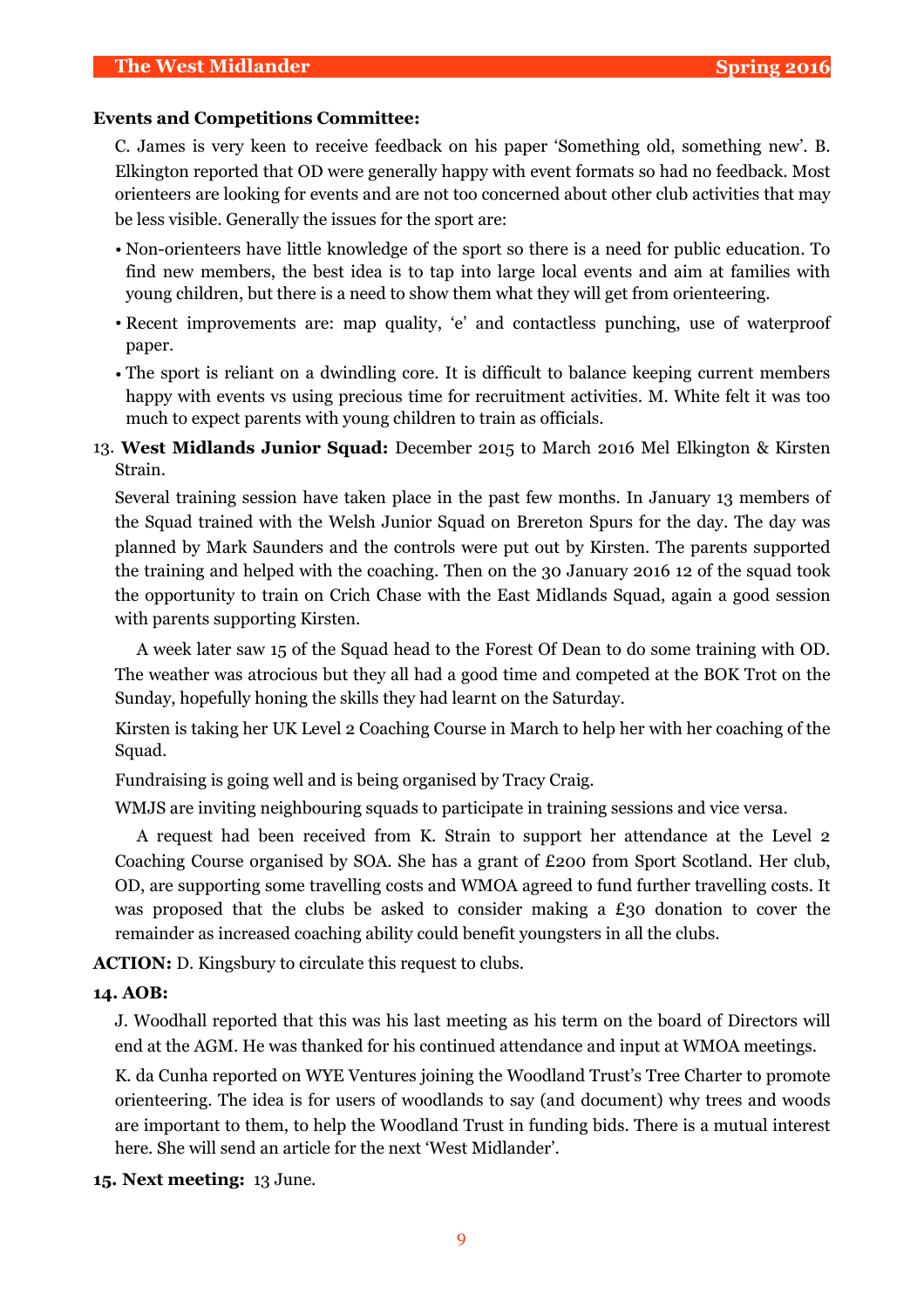**Kyla Da Cunha**

# **Building a New, Competitive 'O' club: WYE Ventures OC (WYEvent)**



In 2000, an all-girls' multi-sports club was founded in Ross-on-Wye, Herefordshire, firstly to provide out-of-school sporting opportunities for state school children and secondly to give girls a training programme pre-thirteen, that would enable them to reach their full potential in the sport of their choice after that age. Some boys, siblings, observed our child-centred approach and also joined.

Now women, founder members of this club, continue to play sport at Local, Club, County, Regional, National and International levels, including Morgan Baynham-Williams, Oxford cox of the women's boat race in 2016. Morgan's courage steered Oxford to an exciting victory on Easter day. In a recent radio interview she said that if it hadn't been for the opportunities within the multi-sports club in Ross when she was younger, she wouldn't be where she is today.

The multi-sport club has evolved over the past fifteen years and is developing into an exceptional child-centred, base-line sport that all young children can benefit from. Unintentionally, it evolved into an orienteering training programme. Research and science steered us that way and also towards 'something old' to create 'something new' to meet the needs of the modern family.

#### **Phase 1 Aim:**

Recruitment of members. We known 'how' to recruit both boys and girls into a ParcoursO training programme for under thirteen yearolds. This highly popular programme has been influenced by Georges Hebert's 'Methode Traditionelle', emulating the forest or urban run. Without this training, children will not reach their maximum potential on reaching the 'competing to win' stage in adulthood.

We also found relative research from the Swedish Winter Sports Research Centre and the Department of Health Sciences, Mid Sweden University:

Hebert-Loisier (2014) Jumping and Hopping in Elite and Amateur Orienteering Athletes.

Hebert-Loisier (2015) Elite and Amateur Orienteers - Running Biomechanics - 3 Surfaces 3 Speeds.

Photographs from the recent JK clearly demonstrate areas where obstacle course training is of benefit to competition.

#### **Phase 2 Aim:**

Building a community of 120 family members: Weekly training in local woodland for pre-thirteen year-olds, parents and siblings. From a young age, learning to: navigate out in the field; build up skills for organising an event and respect the need to protect our playing arenas for future generations.

Major J.R. Chapman described the British Army methods of teaching orienteering in the 1960s as to 'completely baffle the average man and thus makes him terrified of map reading' and 'the monotony of this type of unimaginative exercise does nothing but kill any enthusiasm the student has for the subject'. (Orienteering: An Aid to Training 1968).

He advocated the far superior map reading skills of the average Swedish officer who were: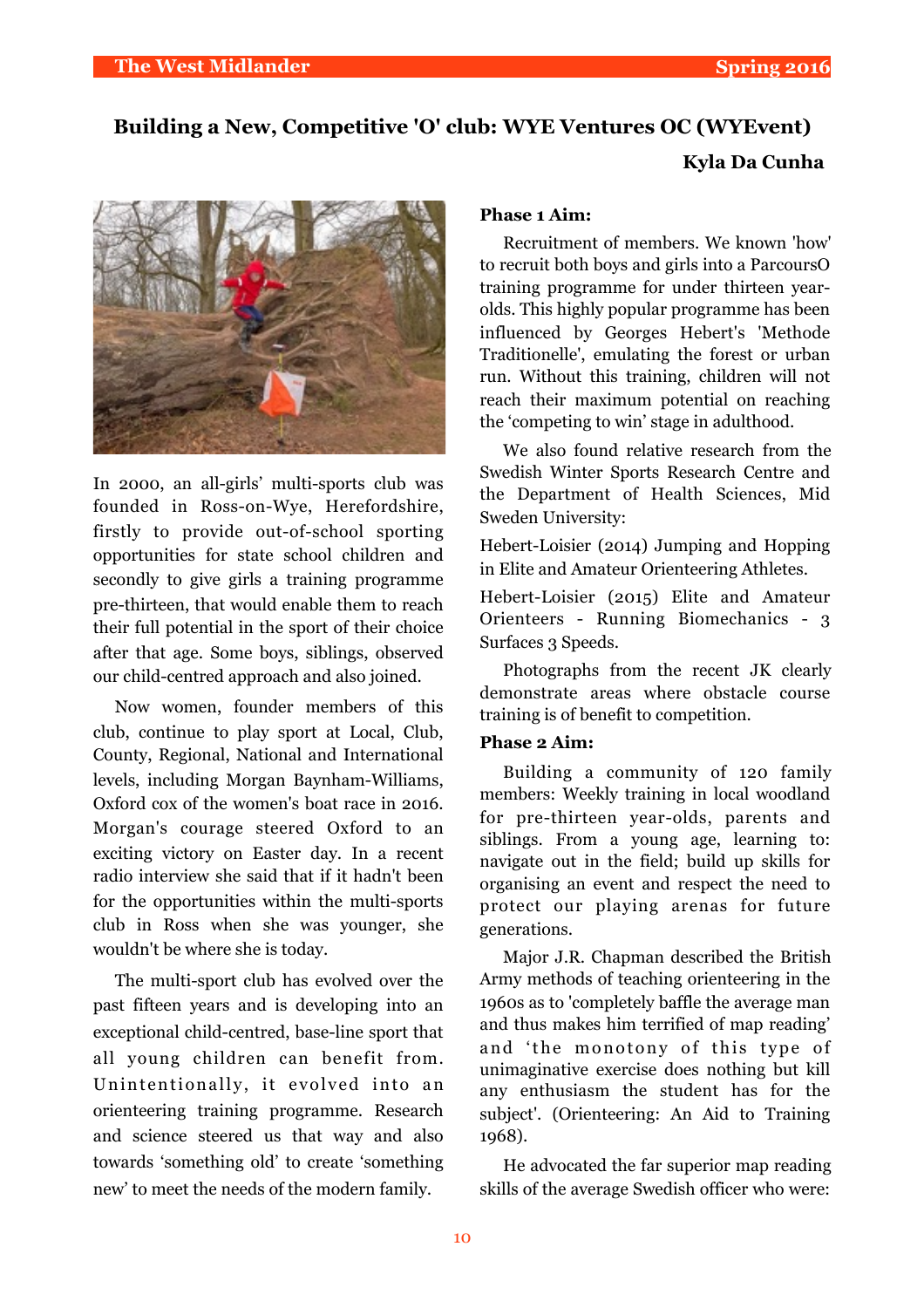1. 'Under the assumption that as map reading is an outdoor subject it should only be instructed in the field'; 2. '.... Map reading is a personal subject which can only be perfected with practice, so orienteering competitions comprise the greater part of their training syllabus' and 3.'.... Every man buys his own Silva compass, for their belief is that someone will master equipment he owns himself'.

We agree that weekly training out in the field is more purposeful, as some clubs already do. We will be applying for funding to map unmapped areas in Herefordshire to achieve this.

#### **Phase 3 Aim:**

Development of the Club Squad. The development of a training programme to prepare for competing in the national league on reaching fourteen (or thereabouts!). The Club will be looking to employ an experienced and person-centred coach to help deliver this and take the children and other family members through the levels, with regular training camps and weekend competition throughout the year.

'Them' and 'us'. One person's words 'that's not orienteering' at the Junior Development Meeting, does not challenge us. We don't buy into the fact that there are 'orienteers' and 'orienteers'. We're all the same with varying levels of experience and expertise in club development, mapping, organising, controlling, training, competing or volunteering. With girls, women and the 5+ age group playing a large part in the recently released Strategy for Sport, we know we are in a good position to move forward with a strong pilot.

Just as cox Morgan had to make a courageous decision to steer a different course for Oxford in the boat race on Easter Sunday, we choose to do something different, using our experience in our specific area of expertise, training the under thirteen age groups, in particular girls, to successfully reach our goal: To achieve a thriving family and community orienteering club in Herefordshire.

We still need help. It is our aim to be on an equal competitive level as other orienteering clubs within the next three years. We believe we are building up the expertise we need to achieve this, but help would be appreciated, such as from:

• About six male and female young adult and inspiring orienteers, who we can link up with from time to time, either at competitions or at our holiday/weekend training camps.

• All orienteers who can contribute 'a memory or short story' to our book of 'O' stories which will be put together to inspire our parents, children and families who are new to this sport. We feel this will be really helpful for new parents. If anyone has spare time to put this book together, we would also be very grateful. Please email us at the address below with your story.

N.B. The use of photographs or video footage of junior members will not be used without following the BOF guidance and parental permissions.

If you are able to contribute or help in any way please contact Kyla at [info@wyeventures.com](mailto:info@wyeventures.com) or call 07793462711. Website: [www.wyeventures.com](http://www.wyeventures.com)

The gap between what some people think we do and what we actually do is wide. We are really happy to answer any questions about our orienteering activities and child-centred approach to training. Please request a demonstration if you or your club are looking for something different.



*(This article first appeared in CompassSport Vol 37 Issue 2 April 2016).*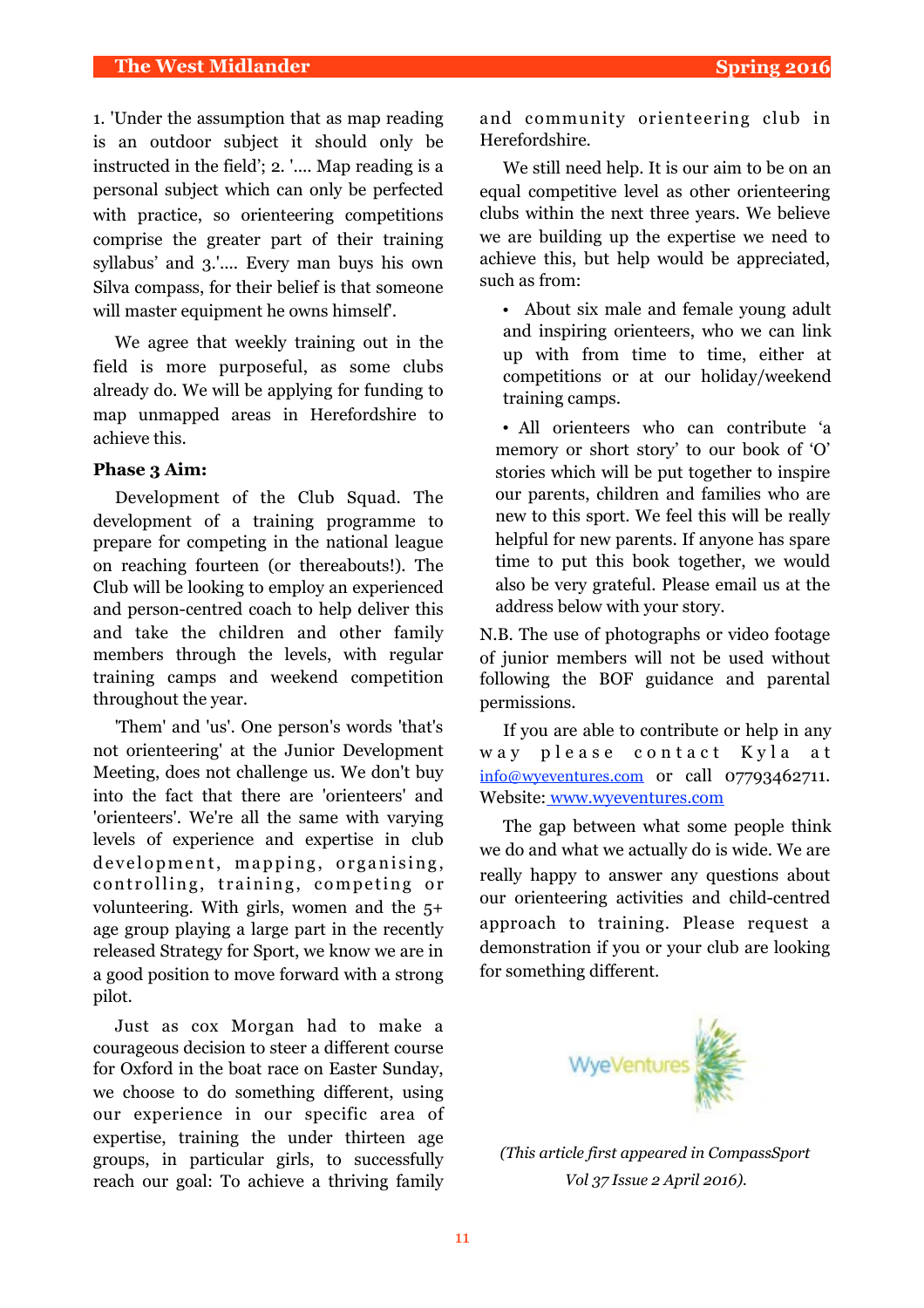#### **Jennifer 'Jenny' Anne Chambers (SYO)**



Many will know Jenny as Jenny Pearson or older orienteers might know her as Jenny Honnick (her maiden name). She was British Open Women's Champion 1978 at Tentsmuir and 1983 at Pippingford Park, East Sussex., British Open Relay Champion 1981, 1985, 1989 and ran in the World Championships in 78, 79 and 81, where she was 42nd, 36th, 41st respectively in the one and only individual distance, at that time, the Classic. She never ran in the Relays. She ran for SYO after previously being with Manchester University Orienteers and WRE, moving from the Telford region in 1979. She continued to win British and JK titles in veteran age classes until the 90s before retiring from the sport to concentrate on road running.

Although Jenny left the region many years ago she contributed a lot to orienteering in her time with WRE along with her then husband Rob. She was even Editor of the 'West Midlander' during 1978 and 1979

Jenny battled with pancreatic cancer for 16 months before passing away in St Lukes Hospice, Sheffield. She was very clear she didn't want eulogies, so her service included music and readings including lessons from Mark Remy's 'The Runners Rule Book' read out by two members of the Smiley Paces (who turned up in force in kit), and words from 'The Song of the Ungirt Runner'. She had a woodland burial in the Loxley valley.

A tribute fund has been set up for her at: [www.stlukestribute.org.uk/jenniferchambers/](http://www.stlukestribute.org.uk/jenniferchambers/)

*(Reproduced by kind permission of CompassSport magazine).*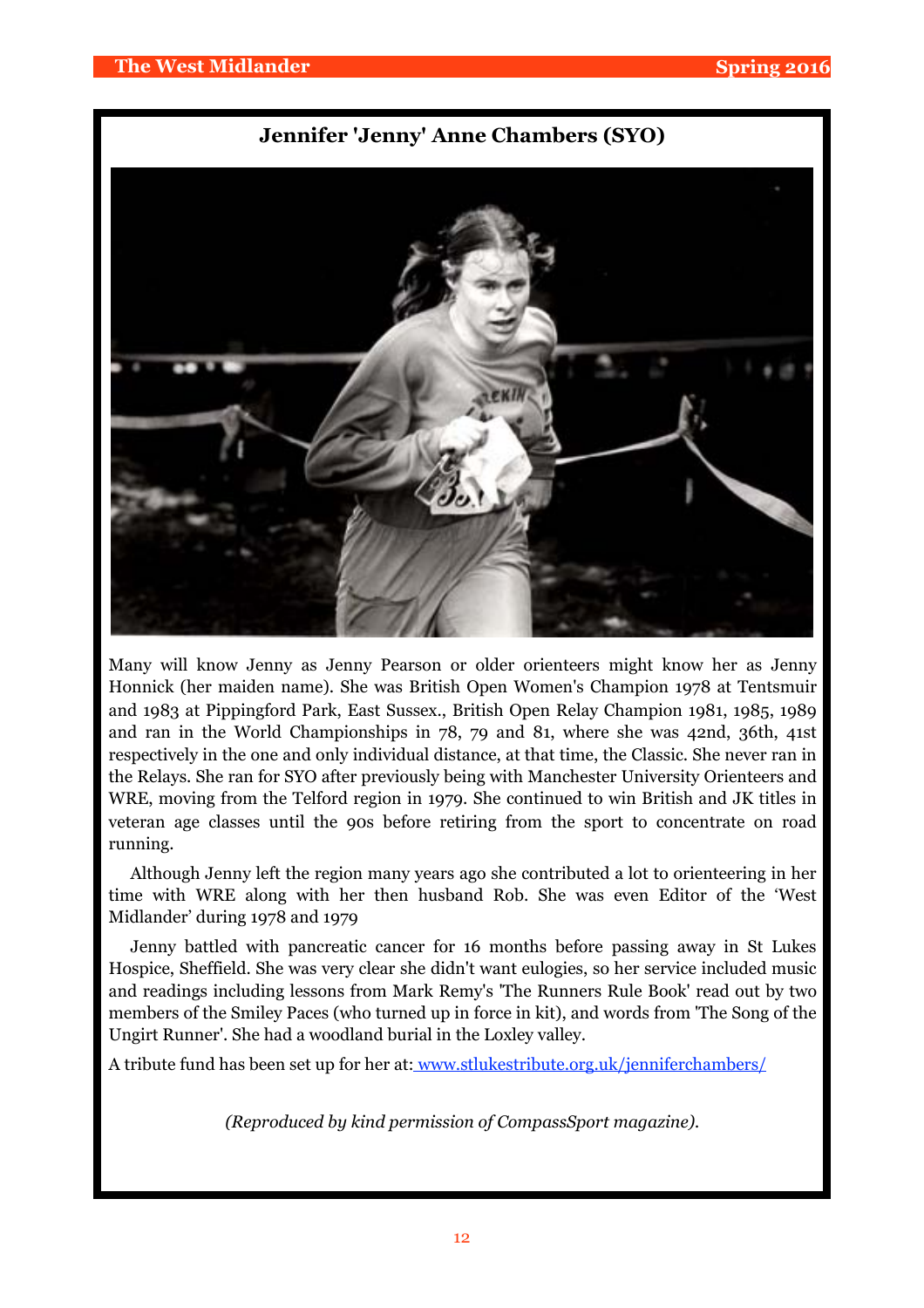#### **John Disley by Ted Norrish (OD)**

I first met John Disley and Chris Brasher to enjoy the sport of orienteering together in 1965. John, a Welshman and an excellent mountaineer, was born in 1928. At the Helsinki Olympic Games in 1952 he won the Bronze medal in the 3000m Steeplechase with a time of 8 min 51. 08 sec; he was the first British athlete to run the event in under 9 minutes. At the same games his wife, Sylvia Cheeseman, won the 200m Gold medal in a time of 24.9. Chris Brasher was injured a little in qualifying and he finished 11th. The same year at Helsinki Emil Zatopek won the 5,000 m, 10,000m and the Marathon.

At the Melbourne Olympic Games of 1956 Chris Brasher won the Gold medal, with a time of 8 min 41.2 sec. - an Olympic and British record. John Disley was placed 6th, with a time of 8 min.44.6. In 1981 Chris and John founded the London Marathon - the same year in which I founded the Coventry Marathon which later became a Half Marathon.

Chris was the Chairman, and John the Treasurer of the British Orienteering Federation, and I remember that in the first edition of 'The Orienteer' it was recorded that in the National Championships Gordon Pirie was 1st and I was 5th.

John Disley set, every year, orienteering events based near Capel Curig in steep mountain country in North Wales and, on one occasion, he wrote in the results 'the Octavian Droobers are a club to be reckoned with' and he congratulated all the OD members.

I ran against John and Chris in the Vaux Mountain Trials six times, and the Karrimor Mountain Marathons. In the Vaux Trials, about 17 miles, they usually defeated me, but in the Karrimor Mountain Marathons (I ran 10 of them)I remember always finishing ahead of them. I think that I had, at the time, better stamina over 50 miles and they were also seven years older than I was.

John Disley wrote the first book in the English language (before that all were in Scandinavian) on the sport of orienteering, with good advice and many diagrams and pictures. Two of the photos he had chosen in his book are of myself and Howard Smith in second place in the Karrimor on Shap Fell, and of Peter Haines (*still orienteering with AIRE - Ed.*), an ex Henry's pupil, with the British team for the 1976 World Championships based at Aviemore.

John gave much to millions as a great Olympian and by establishing orienteering as a British sport. He and Chris both had a great sense of humour and I am honoured to have drunk a pint or two with them!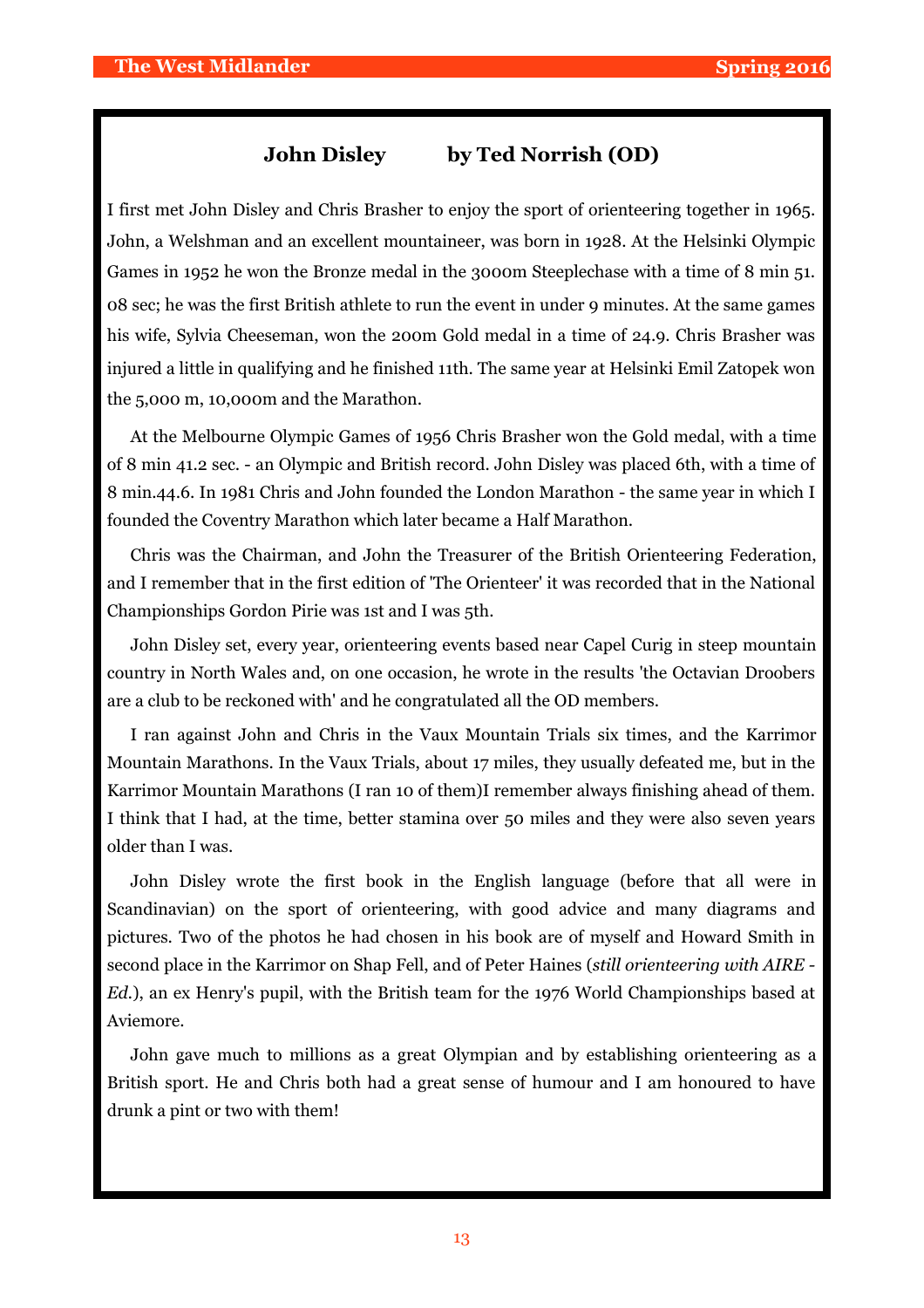

## **CompassSport Cup/Trophy 2016 Qualifying Round**

The West Midlands Round of the CompassSport Cup/Trophy took place on 13 March at Abraham's Valley on Cannock Chase. OD qualified for the Cup Final at the expense of WCH and HOC. POTOC qualified for the Trophy for the first time since 1989.

WRE were drawn in the North West Round at Bickerton Hill in Cheshire and were narrowly denied a place in the final by SELOC in a tight fought round where only two points separated the three teams.

The Final will take place on 18 October at Tankersley near Barnsley hosted by South Yorkshire Orienteers. Good luck to Droobers and POTOC.

| <b>Area</b>                        |                                                      | Cup                              |                                       |              | Trophy                                                    |                              |                                           |                      |
|------------------------------------|------------------------------------------------------|----------------------------------|---------------------------------------|--------------|-----------------------------------------------------------|------------------------------|-------------------------------------------|----------------------|
| Cannop<br>Ponds<br>(SWOA)          | <b>BOK</b><br><b>NGOC</b><br><b>DEVON</b>            | 2458<br>2388<br>1947             |                                       |              | <b>SBOC</b><br><b>SWOC</b><br>Q <sub>O</sub>              | 1285<br>1274<br>1271         |                                           |                      |
| Timble Ings<br>(YHOA)              |                                                      | Postponed: To be held on 4 June. |                                       |              |                                                           |                              |                                           |                      |
| <b>Bickerton</b><br>Hill<br>(NWOA) | <b>DEE</b><br>LOC<br><b>MDOC</b>                     | 2427<br>2419<br>2364             |                                       |              | <b>SELOC</b><br><b>WRE</b><br><b>PFO</b>                  | 1278<br>1277<br>1276         |                                           |                      |
| Hatfield<br>Forest<br>(EAOA)       | <b>HH</b><br><b>WAOC</b><br><b>NOR</b><br><b>SAX</b> | 2459<br>2344<br>2199<br>1619     |                                       |              | <b>SOS</b><br><b>SUFFOC</b><br><b>DFOK</b><br><b>CHIG</b> | 1278<br>1256<br>1241<br>1227 | <b>HAVOC</b><br><b>LOK</b>                | 1218<br>569          |
| Dumyat<br>(SOA)                    | <b>FVO</b><br><b>ESOC</b>                            |                                  | No scores available                   |              | <b>CLYDE</b><br><b>RR</b><br><b>INT</b><br><b>ECKO</b>    |                              | No scores available                       |                      |
| Parkhill<br>Inclosure<br>(SCOA)    | <b>SO</b><br><b>SLOW</b><br><b>WIM</b><br>SN         | 2298<br>2293<br>2283<br>2274     | TVOC 2265<br><b>SOC</b><br><b>BKO</b> | 2212<br>2178 | <b>SARUM</b><br>GO<br><b>WSX</b><br><b>MV</b>             | 1280<br>1269<br>1246<br>1206 | <b>BADO</b><br><b>NWO</b><br><b>KERNO</b> | 1231<br>1184<br>1069 |
| Abrahams<br>Valley<br>(WMOA)       | <b>OD</b><br><b>DVO</b><br><b>WCH</b><br><b>NOC</b>  | 2427<br>2376<br>2298<br>2238     | <b>LEI</b><br><b>HOC</b>              | 2160<br>2152 | <b>POTOC</b><br><b>SMOC</b><br><b>LOG</b><br>COBOC        | 1281<br>1273<br>1267<br>661  |                                           |                      |

Qualifying teams in red.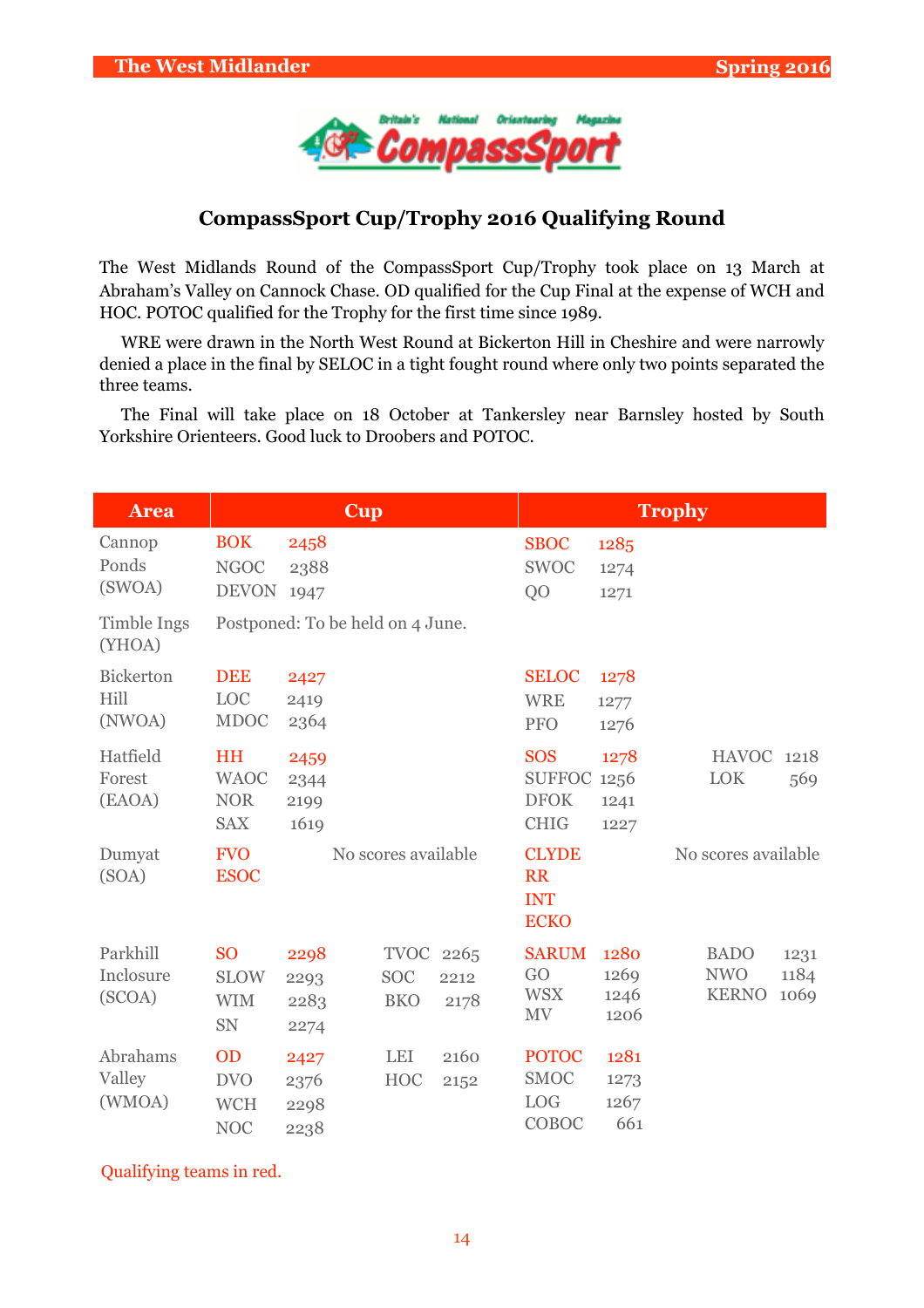#### **British Orienteering Championships 2016 Brown Clee**

This year the British Long Distance Championships and Relays returned to the West Midlands and were held on Brown Clee in Shropshire on 30 April and 1 May respectively.

The area has probably the best technical terrain in the West Midlands due to coal and iron mining activities which ceased in the 19th century. The area has hosted many major championships over the years and was previously used for BOC in 1993.

I was very pleased to have been involved in the event as mapper and seeing the success of the event made all the hard work worthwhile. It was originally supposed to have been a joint enterprise with Colin Spears (HOC) but, unfortunately, he suffered a debilitating stroke over Christmas 2014 and was unable to participate further. I wish him and Suzette well.

Eric Brown (HOC) did a splendid job of coordinating the weekend which was organised by HOC (Individual) and OD (Relays). Lester Evans (HOC) and Phil Kirk (OD) did fine jobs as Organisers. Iain Embrey and Clive Caffall (Individual) and Sue Hallett (Relays) were the Planners.



Although the weekend was a success a shadow was cast somewhat over the proceedings on the Individual

*Event Co-ordinator Eric Brown (HOC).*

day with the alleged crossing of fences. These were clearly marked with a purple line indicating that they were not to be crossed at the request of the Landowner (I know because I marked them on the map at the request of the Planners). This behaviour is not only irresponsible but could result in the loss of the area for future events which would be tragic. Perhaps more Draconian measures need to be taken to prevent this sort of 'cheating' in future.

Perhaps it is a sign that the age profile of orienteering keeps getting higher but an interesting statistic shows that there were more competitors in the M80 (15) than the combined total of M21L (4) and M21S (10). It is also noteworthy that W21E was won by a W40 (Kim Baxter of SYO) with another W40 (Sarah Rollins of SN) in second place.

In the Individual event the region had a number of successes:

| M65 Andy Hemsted (HOC) | W <sub>20</sub> E Julie Emmerson (OD) |
|------------------------|---------------------------------------|
|                        | W <sub>70</sub> Sheila Carey (OD)     |
|                        | W80 Alison Sloman (HOC)               |
| ו והות ד               |                                       |

In the Relays there were wins for:

| M14           | OD (Oliver Lunn, Oliver Flippance and Felix Lunn).               |
|---------------|------------------------------------------------------------------|
| $M/W$ 70      | OD (Mike Hampton, Peter Carey and Sheila Carey).                 |
| Women's Short | HOC (Katherine Atkins, Heather Kieniewicz and Lindsay McMillan). |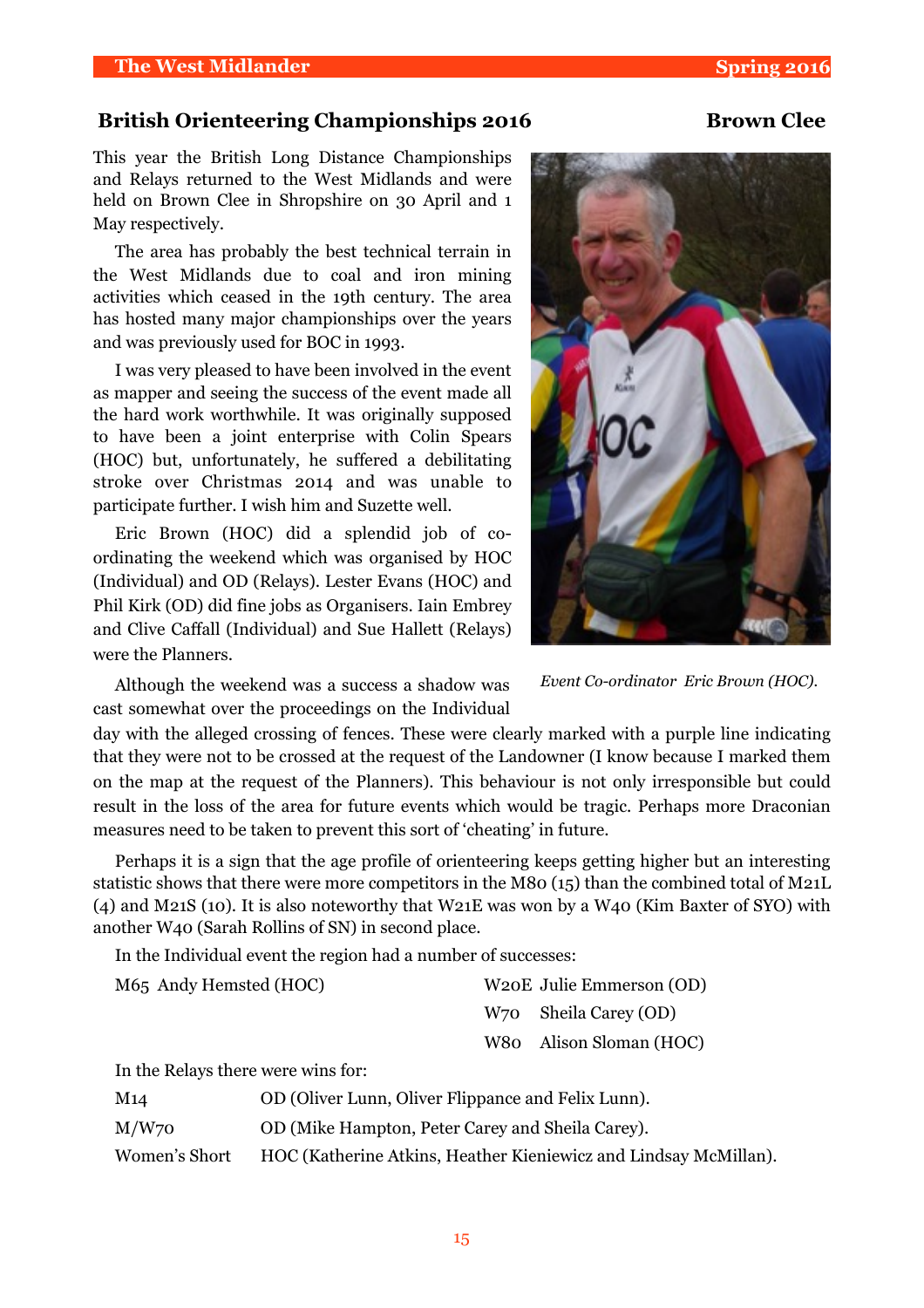

**Scholas Mit** Old Coach Road Tansley, Matlock **Derhanbie OS4 SEV** 

Tel: 01629 583037 Email: info@britishorienteering.org.uk Website: www.britishorienteering.org.uk

12<sup>th</sup> May 2016

Dear Bob,

I am writing to you in your role as Chair of the West Midlands Orienteering Association to thank you and all your volunteers for putting on the very successful British Orienteering Long Distance and Relay Championships 2016 weekend. Please ensure the thanks of the Board of British Orienteering are passed on to all the volunteers involved. Speaking to Eric Brown the Organiser over the weekend made me aware that both he and the planners had to manage a number of last minute difficulties running up to the event and all your officials are to be congratulated on successfully managing these.

I appreciate that every volunteer gives up valuable time to make an event such as the British Championship weekend successful. Speaking to a number of volunteers at the event it was clear that there was satisfaction at being part of an effective team. However I have no doubt that there were times when all sorts of frustrations were discretely dealt with. I do hope all your volunteers understand how much their efforts are recognised and appreciated.

Yours sincerely,

Judith Holt Chair British Orienteering Board of Directors



*Sent to ex WMOA Chairman (Bob Brandon)*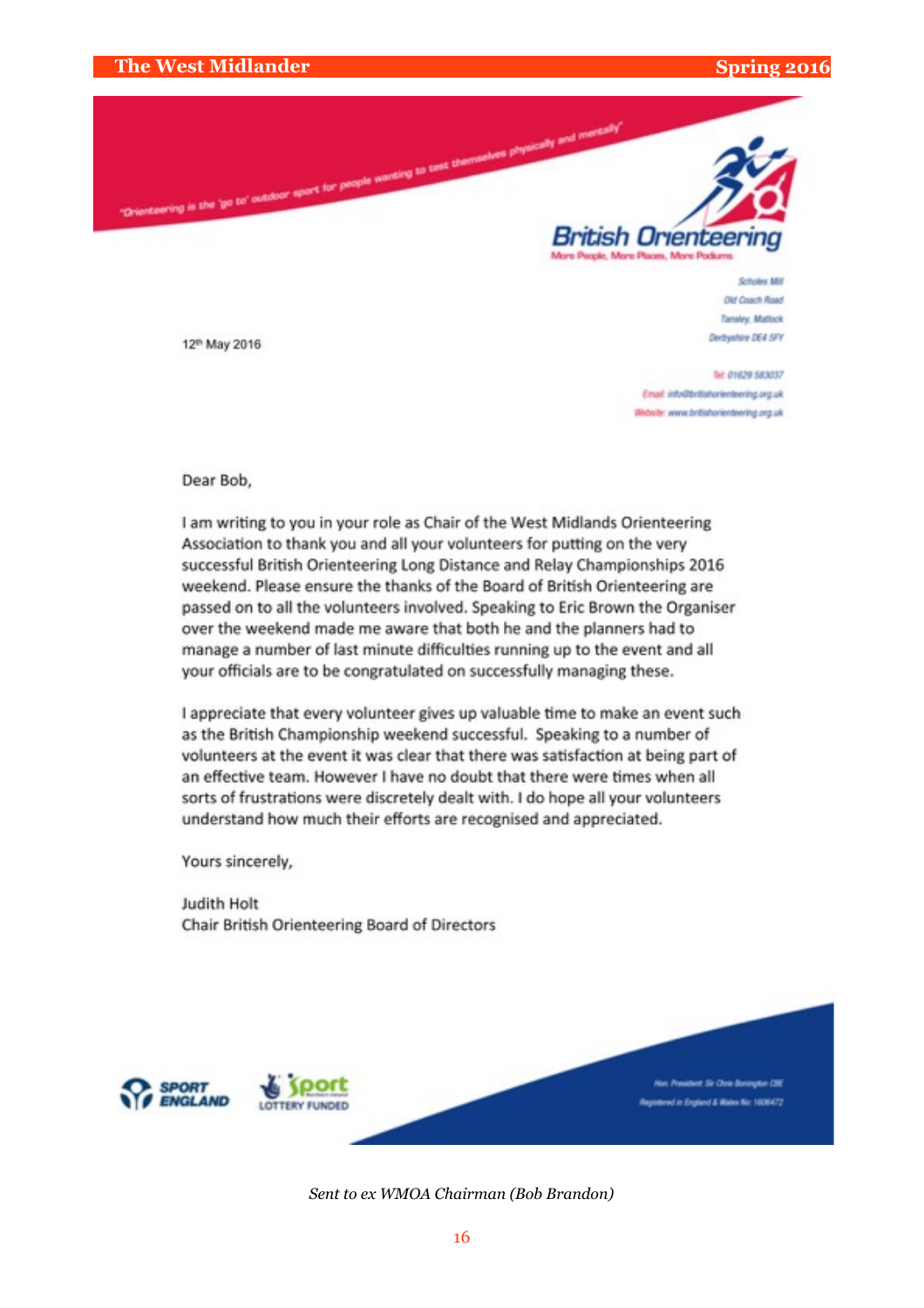# **West Midlands Schools Championships 2016**



On Saturday 6 May COBOC hosted the West Midlands Schools Championships at Kingfisher Country Park in Birmingham.

#### **Team Results**

|                | Primary                   | <b>Middle</b>               | <b>Secondary</b>                     |
|----------------|---------------------------|-----------------------------|--------------------------------------|
|                | (best 4 results to count) | (best 4 results to count)   | (best 3 from at least 3)<br>classes) |
| -1             | Oakridge Primary School   | <b>Christchurch Academy</b> | Walton High School                   |
| $\overline{2}$ | Bablake Junior School     |                             | King Henry VIII                      |
| 3              | Winterfold House School   |                             | Kenilworth School                    |

#### **Individual Results**

|               | <b>Boys</b>               |                       | Girls                                               |                              |  |  |
|---------------|---------------------------|-----------------------|-----------------------------------------------------|------------------------------|--|--|
| Year $11 +$   | <b>Harrison McCartney</b> | King Henry VIII       | <b>Holly Hughes</b>                                 | <b>Walton High</b><br>School |  |  |
| Year 5        | Lewis Oxtoby              | King Henry VIII       | Connie Paterson and Bablake Junior<br>Sophia Watson |                              |  |  |
| Year 6        | Eoin Hankinson            | <b>St Augustine</b>   | Tabitha Lunn                                        | All Saints Leek<br>Wootton   |  |  |
| Year $7+8$    | Henry Webb                | Walton High<br>School | <b>Holly Stodgell</b>                               | <b>Walton High</b><br>School |  |  |
| Year $9 + 10$ | Oliver Lunn               | Kenilworth<br>School  | <b>Ellie Bales</b>                                  | Biddulph High<br>School      |  |  |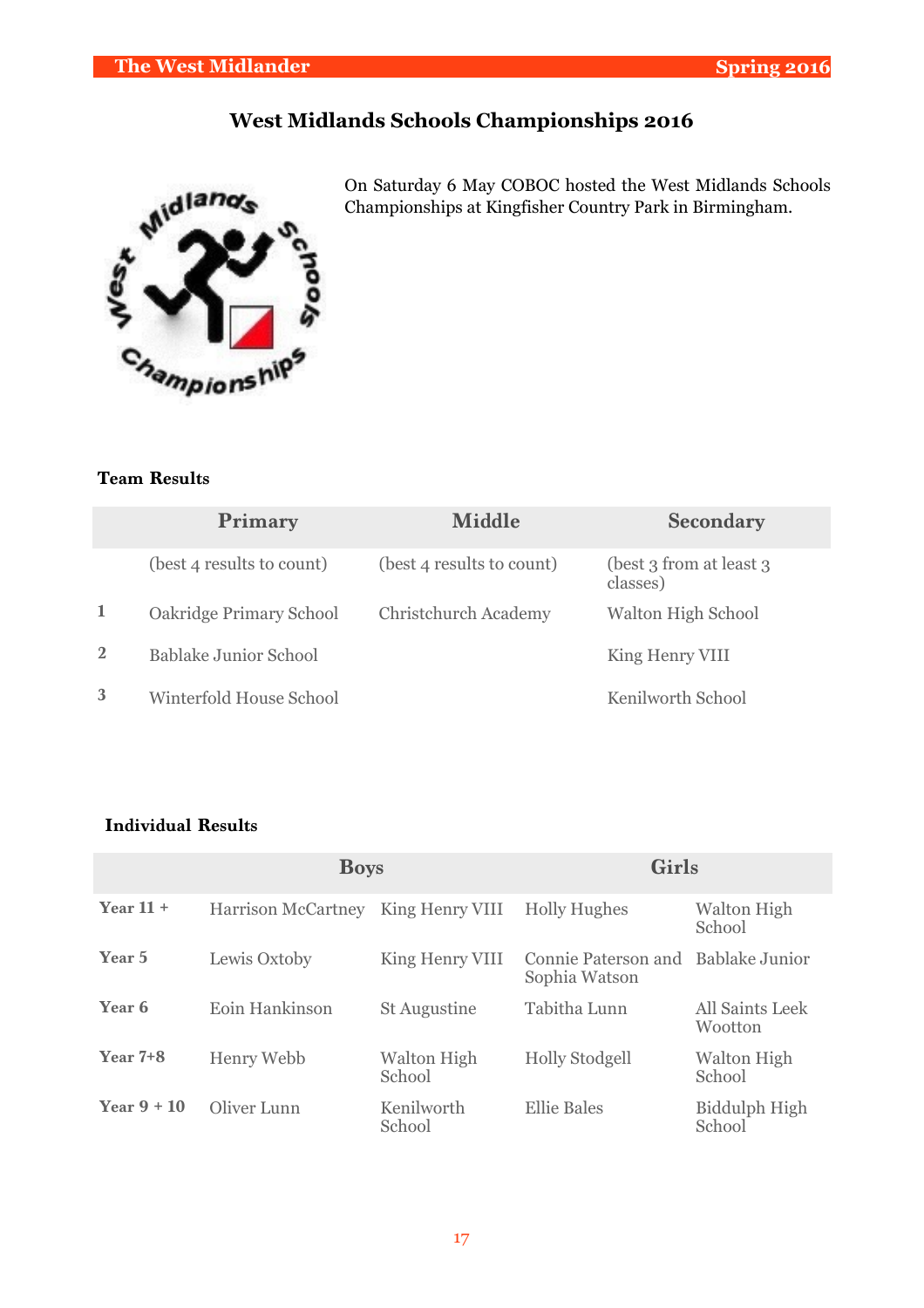#### **Mapping Matters**

It's been a little while since I wrote about mapping but there have been a few developments recently so I thought I'd redress the situation. The British Orienteering Mapping Advisory Group have produced a syllabus for Mapping Courses and it was originally my intention to hold a course for the West Midlands but I never got round to arranging venues. I was then approached by my own club (WRE) to hold a course for them and they had a really good venue lined up. I held the two day course and decided it might be best to hold courses for individual clubs rather than trying to organise a regional one due to the demand there appears to be. I will be holding one for WCH in July and have also been approached by members of COBOC and WYEvent about future courses.

Whilst arranging the course for WRE it struck me that there could be a problem with the Cartography day of the course - the software. OCAD was initially developed as a hobby in the late 1980s by a Swiss orienteer, Hans Steinegger, who also happened to be a software engineer. At the time all maps were produced by either pen and ink drawing or scribing and computers were not as ubiquitous as today. It was initially a MS-DOS programme which fitted on a 1.44mb floppy disc - remember those? By version 5 it had become a Windows programme and was readily adopted by mappers. Sadly, Hans died of a heart attack in 2004 at the early age of 56. A group of Swiss orienteers took over the project and formed a commercial company and gradually the programme developed. The downside was that the programme moved away from its simple roots and the price rose accordingly such that it has now reached CHF 626 (approximately £440). The licence also restricts the programme to one user so it has become prohibitively expensive for clubs to keep up to date and legal.



The situation was recognised by German programmer Thomas Shöps in 2012 and he began the Open Orienteering project with the aim of creating an Open Source software programme that would be a free alternative to OCAD. With the help of Kai Pastor, Peter Curtis and few other volunteers they gradually developed Open Orienteering Mapper as a cross platform programme

which works with the Windows, Linux and MacOSX operating systems and will also work on tablets and mobile phones running the Android operating system. The latest version, 0.6.1 is a very capable programme and, though lacking some of the capabilities of OCAD actually performs some tasks better.

It is because the programme is capable and free that I decided it would be the best policy to teach the use of Open Orienteering Mapper on the course. It is not recommended for really serious projects at the moment but is more than capable of producing a small mapping project. Another advantage is that the programme can open and save OCAD files as well as its own file format. There can be problems with the translation of some of the symbols but these are always explained in a dialogue box when opening the OCAD file and can be dealt with without too many problems.

As part of WMOA development I am offering to hold Beginner's Mapping Courses for individual with the proviso that the club organises the venue and facilities. As there is no money in the British Orienteering budget for National Mapping Conferences there could be room for a Regional Mapping Conference where best practices could be shared along with more advanced mapping techniques can be demonstrated. It is vital for the future of the sport that new mappers are trained and the course also gives a good insight into which features should actually appear on 'O' maps.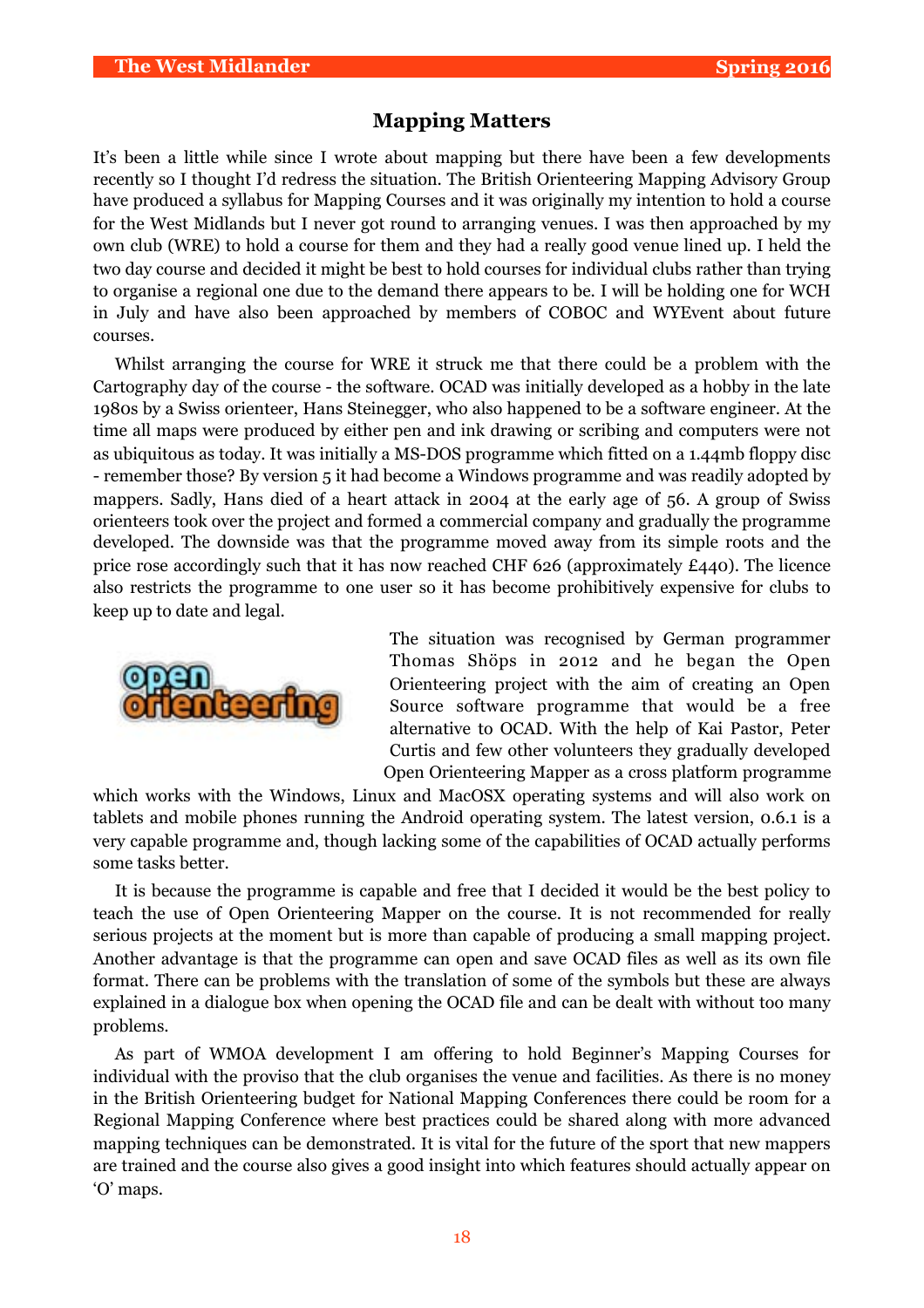

Doug Peel of Walton Chasers was awarded the Bonington Trophy for Services to Mapping at the annual British Orienteering Mapping Awards 2016. This award recognises Doug's involvement in mapping over the last 40 years or so. Congratulations to Doug who also celebrated his 80th birthday at the recent Walton Chasers' event at Mansty Woods on 8 May.

#### **New Mapping Specifications**

The International Orienteering Federation Map Commission has been working on a revision of the International Specification for Orienteering Maps (ISOM) for the last few years (the last ISOM was produced in 2000). The revision has proved a lengthy affair but is edging ever closer to the final solution. Feedback has been received from many National Federations around the world and has been compiled in a document that can been found here:

[http://orienteering.org/wp-content/uploads/2010/12/ISOM-Feedback-for](http://orienteering.org/wp-content/uploads/2010/12/ISOM-Feedback-for-publication_2016-1.pdf)publication\_2016-1.pdf

#### **Credits**

If you have used either Ordnance Survey or Environment Agency data (LiDAR) on your map then there is a legal requirement to credit these organisations. For Ordnance Survey material the credit must read:

© Crown Copyright 2016 OS 100015287

For Environment Agency data the credit must read:

© Environment Agency copyright 2017. All rights reserved.

These credits should use the Open Source typeface Source Sans Pro and to help with this Bruce Bryant has produced some OCAD files which are available on the BOF website here:

<https://www.britishorienteering.org.uk/mappers>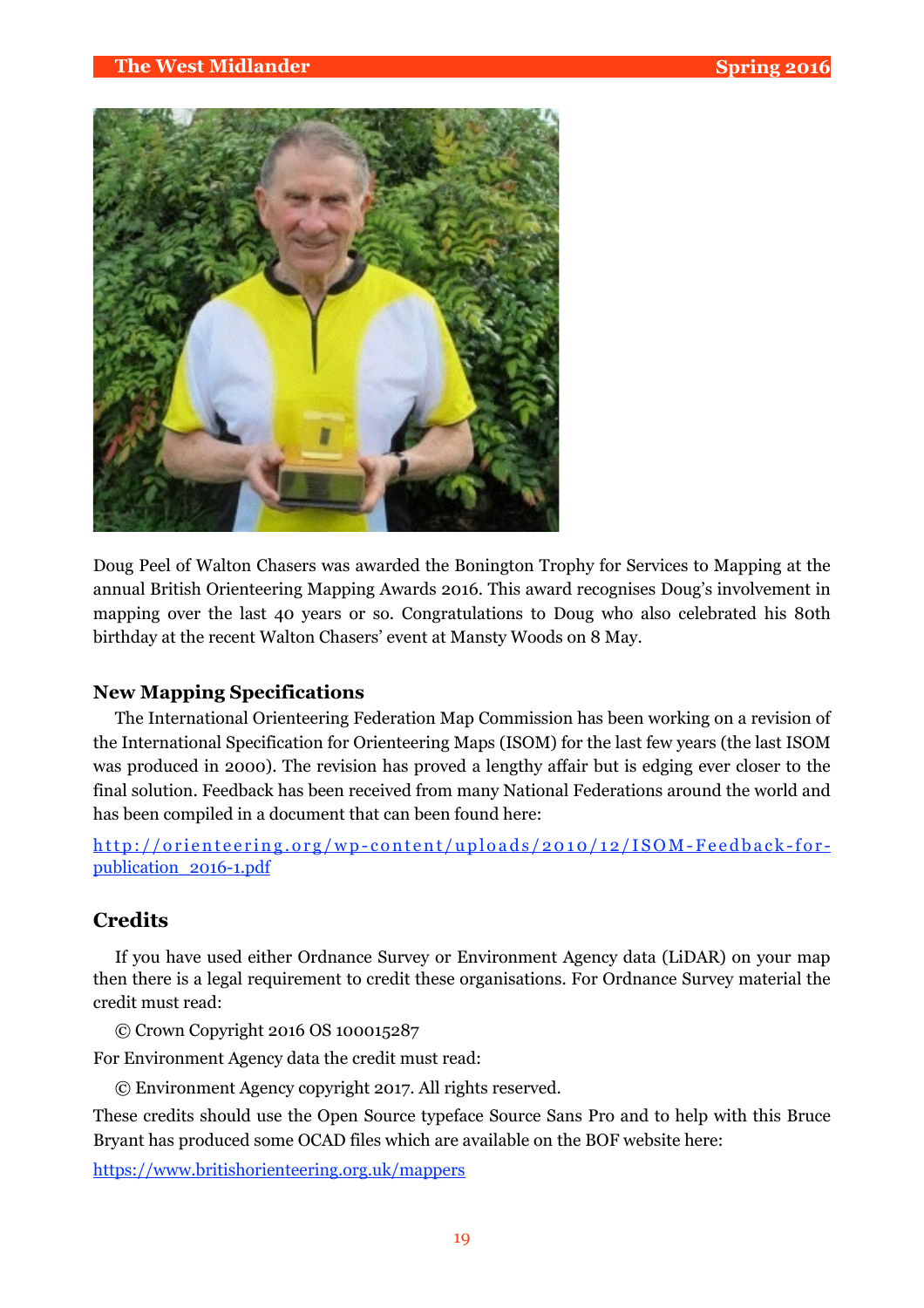#### **West Midlands Urban League**



| 2016 Events |                      |              |  |  |  |  |  |
|-------------|----------------------|--------------|--|--|--|--|--|
| Date        | <b>Event Venue</b>   | Club         |  |  |  |  |  |
| 2 May       | Tamworth             | <b>WCH</b>   |  |  |  |  |  |
| 15 May      | Whitchurch           | <b>WRE</b>   |  |  |  |  |  |
| 3 July      | Leek                 | <b>POTOC</b> |  |  |  |  |  |
| 9 October   | Warwick              | OD           |  |  |  |  |  |
| 22 October  | <b>Great Malvern</b> | <b>HOC</b>   |  |  |  |  |  |

The 2016 season began on the May Day Bank Holiday Monday at Tamworth following the British Championship Weekend. Many orienteers from all over the country who had travelled for BOC had stayed the extra day and boosted the number of participants. Starting and finishing by the castle, the area provided an interesting challenge with courses zigzagging over the rivers and busy roads.

The next event is on 15 May at Whitchurch in North Shropshire on a brand new map and promises some interesting Urban challenges. On 3 July POTOC are holding their first Urban League event at Leek. Again it's a brand new area and a brand new map.

In the Autumn the series concludes with return visits to Warwick and Great Malvern, the latter event also counting as part of the UK Urban League.



*The Finish at Tamworth.*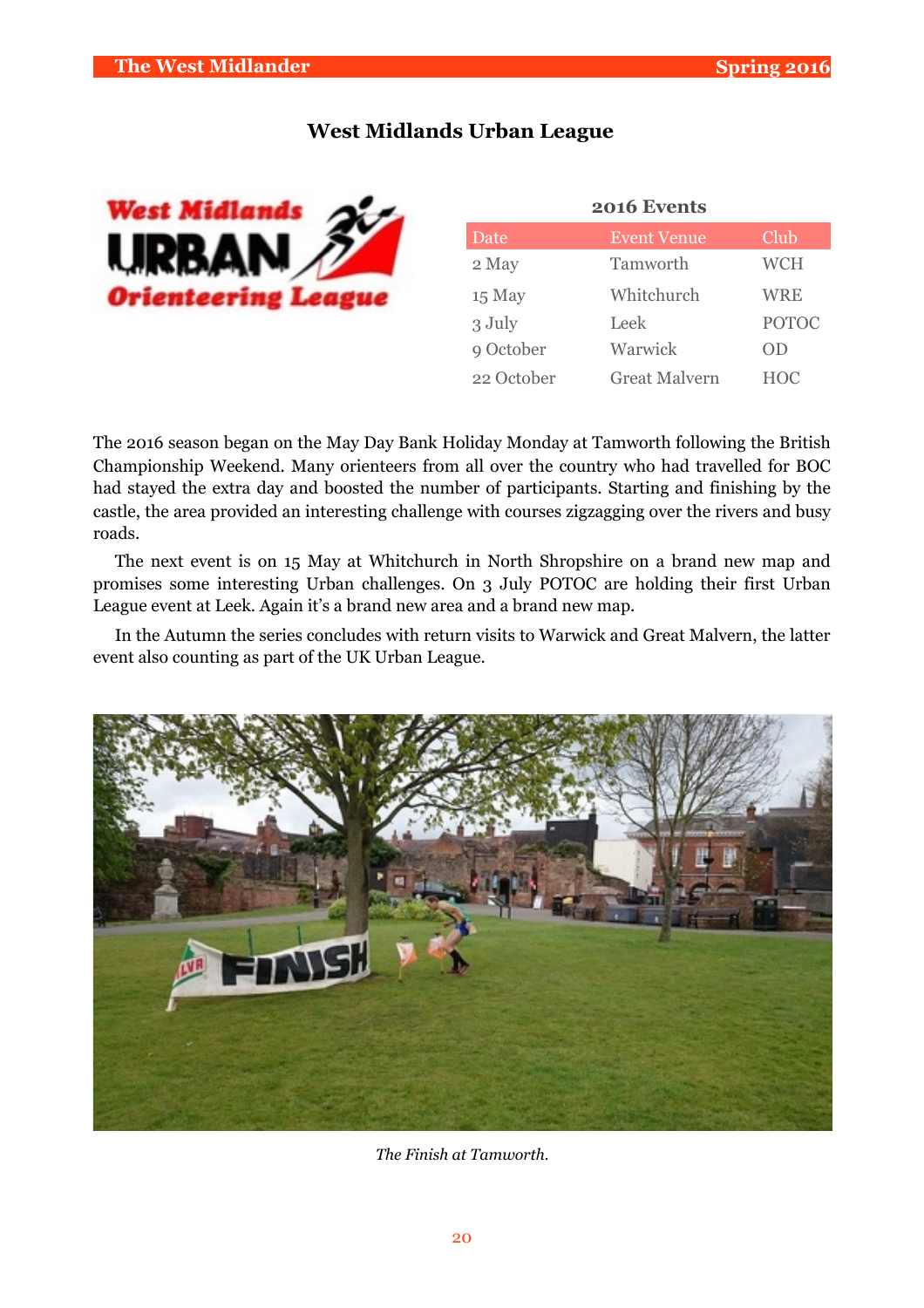# **The West Midlands League 2016 Positions after 6 Events**

| 1. OD 6121    |                        |                 |     | 2. WRE 5679   |                     |                 |     | 3. WCH 5106   |                     |                 |     |
|---------------|------------------------|-----------------|-----|---------------|---------------------|-----------------|-----|---------------|---------------------|-----------------|-----|
| А             | Florence Lunn          | W <sub>12</sub> | 495 | А             | Grace Allinson      | W10             | 100 | Α             | <b>Holly Hughes</b> | W <sub>18</sub> | 471 |
| А             | Tabitha Lunn           | W <sub>12</sub> | 431 | А             | Jessica Parker      | W <sub>16</sub> | 100 | A             | Joseph Holland      | M14             | 284 |
| B             | David Dunn             | M <sub>35</sub> | 404 | B             | Adrian Griffiths    | M <sub>45</sub> | 384 | B             | Matthew Mardling    | M <sub>45</sub> | 386 |
| B             | Liam Chapple           | M <sub>45</sub> | 328 | B             | <b>Steve Parker</b> | M <sub>45</sub> | 324 | B             | Allan Williams      | M <sub>45</sub> | 373 |
| $\mathcal{C}$ | David Leadley          | M <sub>50</sub> | 384 | $\mathcal{C}$ | Richard Pay         | M <sub>50</sub> | 471 | $\mathcal{C}$ | Mark Garside        | M <sub>55</sub> | 329 |
| C             | <b>Richard Steel</b>   | M <sub>50</sub> | 372 | $\mathcal{C}$ | Clive Richardson    | M <sub>50</sub> | 448 | $\mathcal{C}$ | Neil Adams          | M <sub>55</sub> | 288 |
| D             | Liz Phillips           | W <sub>50</sub> | 300 | D             | Diane Jacks         | W <sub>45</sub> | 500 | D             | Sally Hughes        | W <sub>45</sub> | 366 |
| D             | <b>Lesley Ross</b>     | W <sub>50</sub> | 275 | D             | Katie Lewis         | W <sub>21</sub> | 380 | D             | Mary Adams          | W <sub>55</sub> | 364 |
| Ε             | <b>Barry Elkington</b> | M60             | 500 | E             | John Riley          | M80             | 484 | E             | Ray Collins         | M60             | 400 |
| Ε             | Peter Carey            | M70             | 500 | Ε             | Roy Lindsell        | M <sub>70</sub> | 457 | Ε             | <b>Hazel Waters</b> | W65             | 400 |
| F             | Sheila Carey           | W70             | 500 | F             | Rod Postlethwaite   | M60             | 418 | F             | John Robinson       | M <sub>65</sub> | 352 |
| F             | Stan Alexander         | M60             | 423 | F             | John Broadhead      | M60             | 417 | F             | Jonathan Howell     | M60             | 344 |
| F             | Finlay Flippance       | M12             | 411 | F             | Jeff Haycock        | M <sub>70</sub> | 400 | F             | Christine Collins   | W <sub>55</sub> | 253 |
| F             | Mike Snell             | M60             | 400 | F             | <b>Brian Morris</b> | M75             | 400 | F             | Simon Webb          | M <sub>40</sub> | 248 |
| F             | Oliver Lunn            | M14             | 398 | F             | Peter Howsam        | M65             | 396 | F             | Rebecca Hind        | W <sub>12</sub> | 248 |

| 4. HOC 4942   |                    |                 |     | 5. POTOC 3031 |                     |                 | 6. COBOC 1337 |               |                      |                 |     |
|---------------|--------------------|-----------------|-----|---------------|---------------------|-----------------|---------------|---------------|----------------------|-----------------|-----|
| А             | Sebastian Mitchell | M12             | 300 | А             | <b>Ellie Bales</b>  | W <sub>16</sub> | 200           | B             | Benjamin Rauffet     | M <sub>21</sub> | 283 |
| А             | Catherine Bailey   | W <sub>12</sub> | 293 | А             | Enys Lloyd          | M14             | 100           | $\mathbf B$   | Emils Vainovskis     | $M_{20}$        | 270 |
| B             | David Aldridge     | M <sub>35</sub> | 178 | $\, {\bf B}$  | Robert Holdway      | M <sub>21</sub> | 300           | $\mathcal{C}$ | Ian Gamlen           | M <sub>50</sub> | 320 |
| B             | Tim Kieniewicz     | M <sub>21</sub> | 165 | $\, {\bf B}$  | Graham Pigott       | M <sub>35</sub> | 180           | D             | <b>Yvonne Feasey</b> | W <sub>50</sub> | 80  |
| C             | Alex Morgan        | M <sub>50</sub> | 499 | C             | <b>Gerry Riley</b>  | M <sub>55</sub> | 220           | $\mathbf E$   | Mick Sadler          | M65             | 305 |
| $\mathcal{C}$ | Paul Hammond       | M <sub>50</sub> | 245 | $\mathcal{C}$ | Jim Cooke           | M <sub>50</sub> | 127           | E             | Ruth Lockley         | W <sub>60</sub> | 79  |
| D             | Marian White       | W <sub>55</sub> | 320 | D             | Ianka Petrova-Evans | W <sub>45</sub> | 92            |               |                      |                 |     |
| $\mathbf D$   | Katherine Atkins   | W35             | 200 | D             | Elizabeth Bales     | W <sub>50</sub> | 70            |               |                      |                 |     |
| E             | Alison Sloman      | W80             | 500 | E             | Marian Denham       | W70             | 430           |               |                      |                 |     |
| E             | Geoff Trewin       | M60             | 452 | E             | Paul Graetz         | M65             | 300           |               |                      |                 |     |
| F             | Robert Scott       | M65             | 381 | F             | Jean Rostron        | W70             | 255           |               |                      |                 |     |
| F             | Barry McGowan      | M65             | 371 | F             | Henry Morgan        | M60             | 251           |               |                      |                 |     |
| F             | John Pearson       | M65             | 359 | F             | Peter Yoxall        | M <sub>70</sub> | 178           |               |                      |                 |     |
| F             | <b>Russ Fauset</b> | M65             | 348 | F             | <b>Judy Douglas</b> | W <sub>70</sub> | 178           |               |                      |                 |     |
| F             | Andrew White       | M60             | 331 | F             | Dave Bales          | M60             | 150           |               |                      |                 |     |

|    | <b>6. COBOC 1337</b> |                 |     |
|----|----------------------|-----------------|-----|
| В  | Benjamin Rauffet     | M <sub>21</sub> | 283 |
| B  | Emils Vainovskis     | M <sub>20</sub> | 270 |
| C  | Ian Gamlen           | M <sub>50</sub> | 320 |
| D  | <b>Yvonne Feasey</b> | <b>W50</b>      | 80  |
| F. | Mick Sadler          | M <sub>65</sub> | 305 |
| E  | Ruth Lockley         | W60             |     |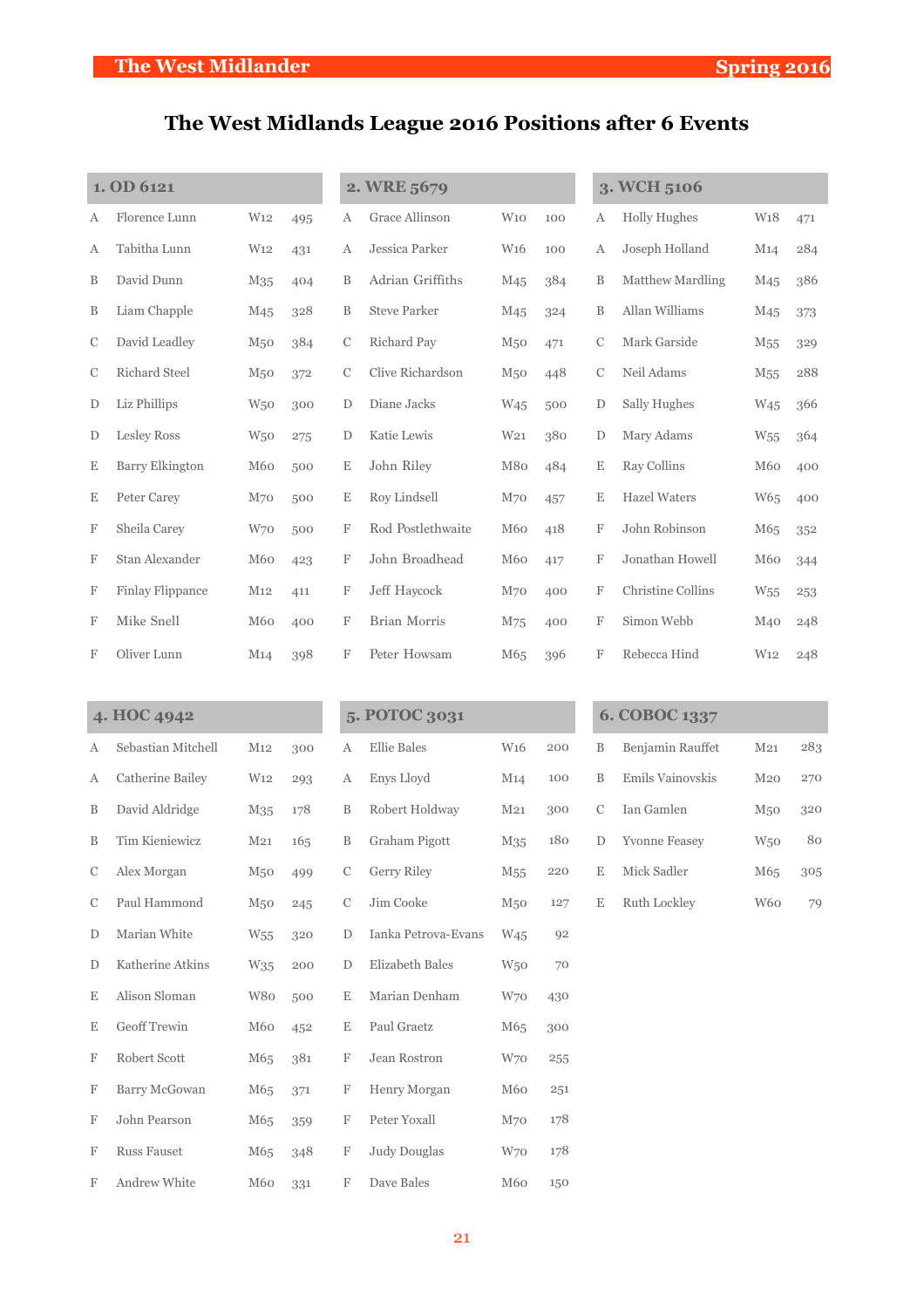### **The West Midlander Spring 2016**

| Jan 10            | Lickey Hills                 | COBOC      | May 8            | Mansty Woods | <b>WCH</b> |
|-------------------|------------------------------|------------|------------------|--------------|------------|
| Jan <sub>24</sub> | <b>Hartshill Hayes</b>       | <b>HOC</b> | Oct <sub>2</sub> | Shoal Hill   | <b>WCH</b> |
| Feb 7             | Chasewater                   | <b>WCH</b> | Oct 23           | Castlemorton | <b>HOC</b> |
| Feb 14            | Longdon                      | <b>HOC</b> | Oct 30           | Gentleshaw   | <b>WCH</b> |
| Feb 21            | Lizard Hill                  | <b>WRE</b> | Nov $6$          | The Ercall   | <b>WRE</b> |
| Apr 10            | Shuckburgh Hall<br>Cancelled | $\Theta$   | Dec 4            | Dymock       | <b>HOC</b> |

#### **2016 Events**

#### **Individual Class Leaders after 6 Events**

| M10             | Max Straube-Roth        | OD         | 303 | W10             | <b>Tilly Flippance</b> | OD           | 280 |
|-----------------|-------------------------|------------|-----|-----------------|------------------------|--------------|-----|
| M12             | <b>Finley Flippance</b> | OD         | 411 | W <sub>12</sub> | Florence Lunn          | <b>OD</b>    | 495 |
| M14             | Oliver Lunn             | OD         | 398 | W <sub>14</sub> | Pippa Smart            | <b>WCH</b>   | 257 |
| M <sub>16</sub> | Sam Leadley             | OD         | 274 | W <sub>16</sub> | <b>Ellie Bales</b>     | <b>POTOC</b> | 200 |
| M18             | Harrison McCartney      | OD         | 100 | W <sub>18</sub> | <b>Holly Hughes</b>    | <b>WCH</b>   | 471 |
| M <sub>20</sub> | Emils Vainovskis        | COBOC      | 270 | W <sub>20</sub> |                        |              |     |
| M <sub>21</sub> | <b>Robert Morris</b>    | <b>OD</b>  | 310 | W <sub>21</sub> | Katie Lewis            | <b>WRE</b>   | 380 |
| M <sub>35</sub> | David Dunn              | OD         | 404 | W35             | Helen Corrin           | <b>WRE</b>   | 287 |
| M <sub>40</sub> | Nick Maynard            | <b>WRE</b> | 268 | W <sub>40</sub> | Sharron Richardson     | <b>WRE</b>   | 281 |
| M <sub>45</sub> | <b>Matthew Mardling</b> | <b>WCH</b> | 386 | W <sub>45</sub> | Diane Jacks            | <b>WRE</b>   | 500 |
| M <sub>50</sub> | Alex Morgan             | HOC        | 499 | W <sub>50</sub> | Delia Kingsbury        | <b>WRE</b>   | 377 |
| M <sub>55</sub> | Mark Garside            | <b>WCH</b> | 329 | W <sub>55</sub> | Mary Adams             | <b>WCH</b>   | 364 |
| M <sub>60</sub> | <b>Barry Elkington</b>  | OD         | 500 | W <sub>60</sub> | Lin Page               | OD           | 347 |
| M65             | <b>Geoff Trewin</b>     | HOC        | 452 | W <sub>65</sub> | <b>Hazel Waters</b>    | <b>WCH</b>   | 400 |
| M <sub>70</sub> | Peter Carey             | <b>OD</b>  | 500 | W70             | Sheila Carey           | <b>OD</b>    | 500 |
| M75             | <b>Brian Morris</b>     | <b>WRE</b> | 400 | W75             | Elizabeth Riley        | <b>WRE</b>   | 320 |
| M80             | John Riley              | <b>WRE</b> | 484 | W80             | Alison Sloman          | HOC          | 500 |

#### **Erratum**

In the Individual Table Robert Brandon (OD) was incorrectly accredited with winning the M65 class with 479 pts. The winner should have been Paul Graetz (POTOC) who scored 500 pts. Apologies for the error.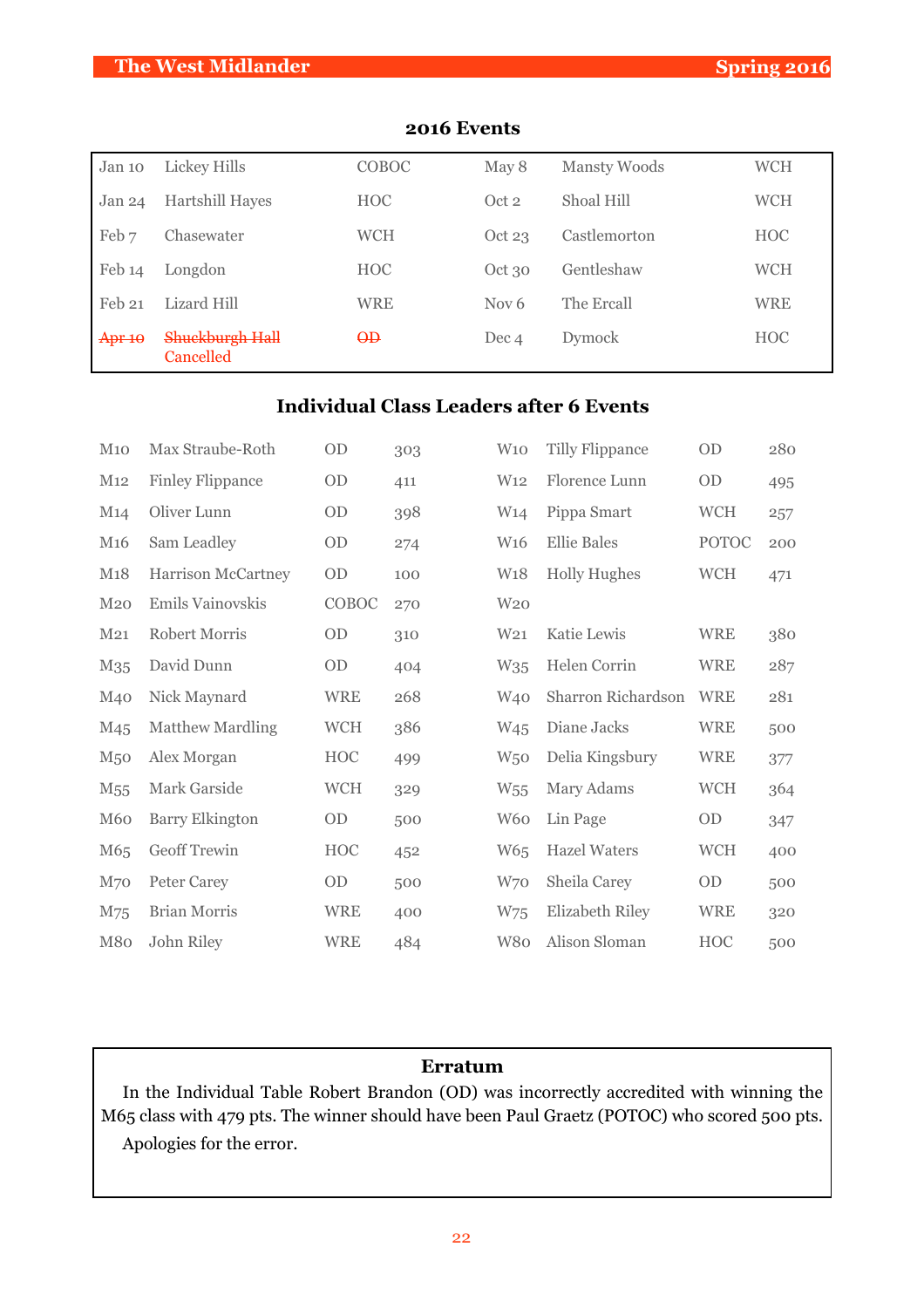# **WMOA Fixtures May to July 2016**

Please note all Fixtures are correct at the time of publishing. Please check club websites for further details.

#### **2016**

**May**

| 14 | Level D                 | POTOC POTOC Summer Park League 2<br><b>Florence and Queens Park</b> | Longton,<br>Stoke-on-Trent | SJ910418             |
|----|-------------------------|---------------------------------------------------------------------|----------------------------|----------------------|
| 15 | <b>WRE</b><br>Level C   | <b>WRE WM Urban League 2</b><br>Whitchurch                          | Whitchurch                 | SJ539415             |
| 17 | <b>WRE</b><br>Level D   | <b>WRE Summer Series 3</b><br><b>Twemlows</b>                       | Whitchurch                 | SJ568359             |
| 18 | OD<br>Level D           | <b>OD Local Event</b><br><b>Kingsbury Water Park</b>                | Tamworth                   | SP205958             |
| 21 | <b>POTOC</b><br>Level D | <b>POTOC Summer Park League 3</b><br><b>Festival Park</b>           | Stoke-on-Trent             | SJ870482             |
| 24 | <b>WRE</b><br>Level D   | <b>WRE Summer Series 4</b><br><b>Brown Moss</b>                     | Whitchurch                 | SJ562395             |
| 25 | OD<br>Level D           | <b>OD Local Event</b><br><b>Hartshill Hayes Country Park</b>        | Nuneaton                   | SP <sub>469735</sub> |
| 25 | <b>COBOC</b><br>Level D | <b>COBOC Sevens</b><br><b>Clifton Road, Sutton Coldfield</b>        | Sutton Coldfield           |                      |
| 31 | <b>WRE</b><br>Level D   | <b>WRE Summer Series 5</b><br><b>Bridgnorth Town Centre</b>         | <b>Bridgnorth</b>          | SO717935             |
|    |                         |                                                                     |                            |                      |

#### **June**

| $\mathbf{1}$   | OD<br>Level D         | <b>OD Local Event</b><br><b>Itchington Holt</b>                       | Bishop's<br>Itchington      | SP369557              |
|----------------|-----------------------|-----------------------------------------------------------------------|-----------------------------|-----------------------|
| $\overline{4}$ | Level D               | POTOC POTOC Summer Park League 4<br><b>Tunstall and Burslem</b>       | Tunstall.<br>Stoke-on-Trent |                       |
| 5              | <b>OD</b><br>Level D  | <b>OD Yvette Baker Trophy (Round 1)</b><br><b>Pooley Country Park</b> | Polesworth,<br>Tamworth     | SK257024              |
| 7              | <b>WRE</b><br>Level D | <b>WRE Summer Series 6</b><br><b>Stanmore Country Park</b>            | <b>Bridgnorth</b>           | SO740298              |
| 8              | OD<br>Level D         | <b>OD Local Event</b><br><b>University of Warwick</b>                 | Coventry                    | SP <sub>29</sub> 8766 |